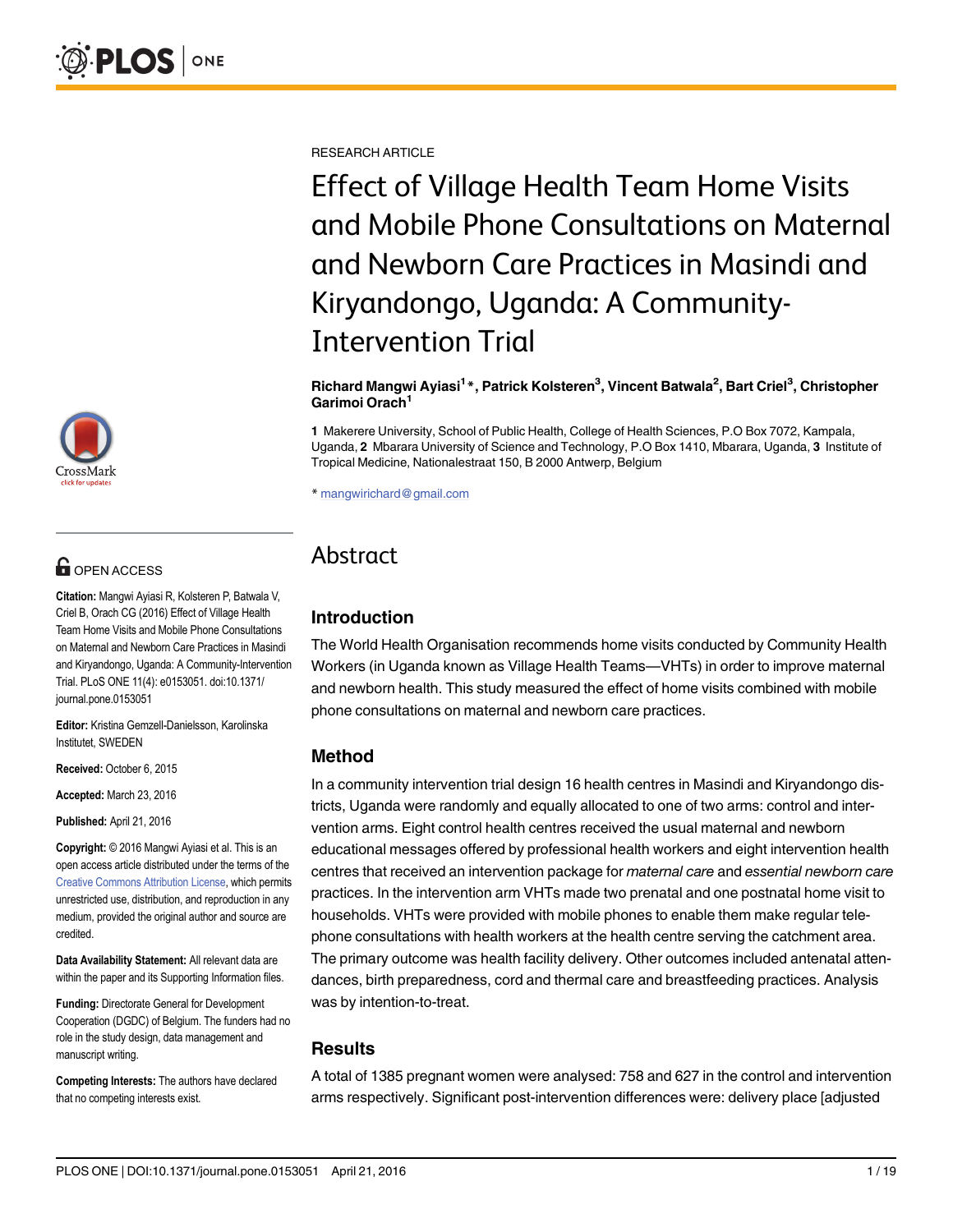<span id="page-1-0"></span>Odds Ratio aOR: 17.94(95%CI: 6.26–51.37); p<0.001], cord care [aOR: 3.05(95%CI: 1.81– 5.12); p<0.001] thermal care [aOR: 7.58(95%CI: 2.52–22.82); p<0.001], and timely careseeking for newborn illness [aOR: 4.93(95%CI: 1.59-15.31);  $p = 0.006$ ].

#### Conclusion

VHTs can have an effect in promoting proper cord and thermal care for the newborn and improve timely care-seeking for health facility delivery and newborn illness, because they could answer questions and refer patients correctly. However, VHTs should be supported by professional health workers through the use of mobile phones.

#### Trial Registration

ClinicalTrials.gov [NCT02084680](https://clinicaltrials.gov/ct2/show/NCT02084680/NCT02084680)

#### Introduction

Achieving targets for MDGs 4 and 5 in developing countries has proved elusive. Each year 298,000 women die due to pregnancy related causes, two thirds being in Africa alone [[1](#page-16-0)], while 2.8 million babies die within the first month of life  $[2]$  $[2]$ . In Uganda, maternal and neonatal mortality are estimated to be 438/100,000 and 27/1000 live births, respectively [[2,3\]](#page-16-0). Two thirds of these deaths could be averted by interventions known to be cheap and effective [[4](#page-16-0),[5](#page-16-0)], namely: creativity in health education, behaviour change communication [\[6,](#page-16-0)[7\]](#page-17-0) and healthy behaviours practiced at home and in the communities [\[8\]](#page-17-0).

Access to relevant information during prenatal and immediate postnatal period is critical. The World Health Organisation (WHO) and UNICEF recommends home visits conducted by Community Health Workers (CHWs, also known as Village Health Teams in Uganda-VHTs) as a means to communicate relevant health messages for maternal and newborn health [\[9\]](#page-17-0). Evidence from Bangladesh, India and Pakistan  $[10,11]$  $[10,11]$  $[10,11]$ , Sub Saharan Africa  $[12-14]$  $[12-14]$  $[12-14]$  $[12-14]$  $[12-14]$  including Uganda [[15\]](#page-17-0) reinforce this recommendation.

CHWs' programmes are designed to bridge the gap between communities and formal health systems, but the problem with most Community Health programmes is that they operate far away from formal health systems. Moreover, CHWs are lay people with limited health knowledge. On the other hand, there is lack of appropriate programmes at the community and health facility level to address the problem of maternal and newborn care practices in Uganda  $[16,17]$  $[16,17]$  $[16,17]$  $[16,17]$  $[16,17]$ .

In this study, VHTs equipped with mobile phones conducted home visits to offer maternal and newborn health education messages at household level. The objective of this study was to measure the effect of combining home visits made by VHTs with mobile phone consultations on maternal and newborn care practices. Outcome measures were maternal care practices (antenatal care attendance, birth preparation, skilled attendance at birth) and newborn care practices (hygienic cord care, thermal care, initiation of exclusive breastfeeding within one hour and care-seeking for newborn illness). Results from this study will advance the knowledge on how interactions between VHTs and professional health workers can be exploited to improve maternal and newborn care practices at the household level.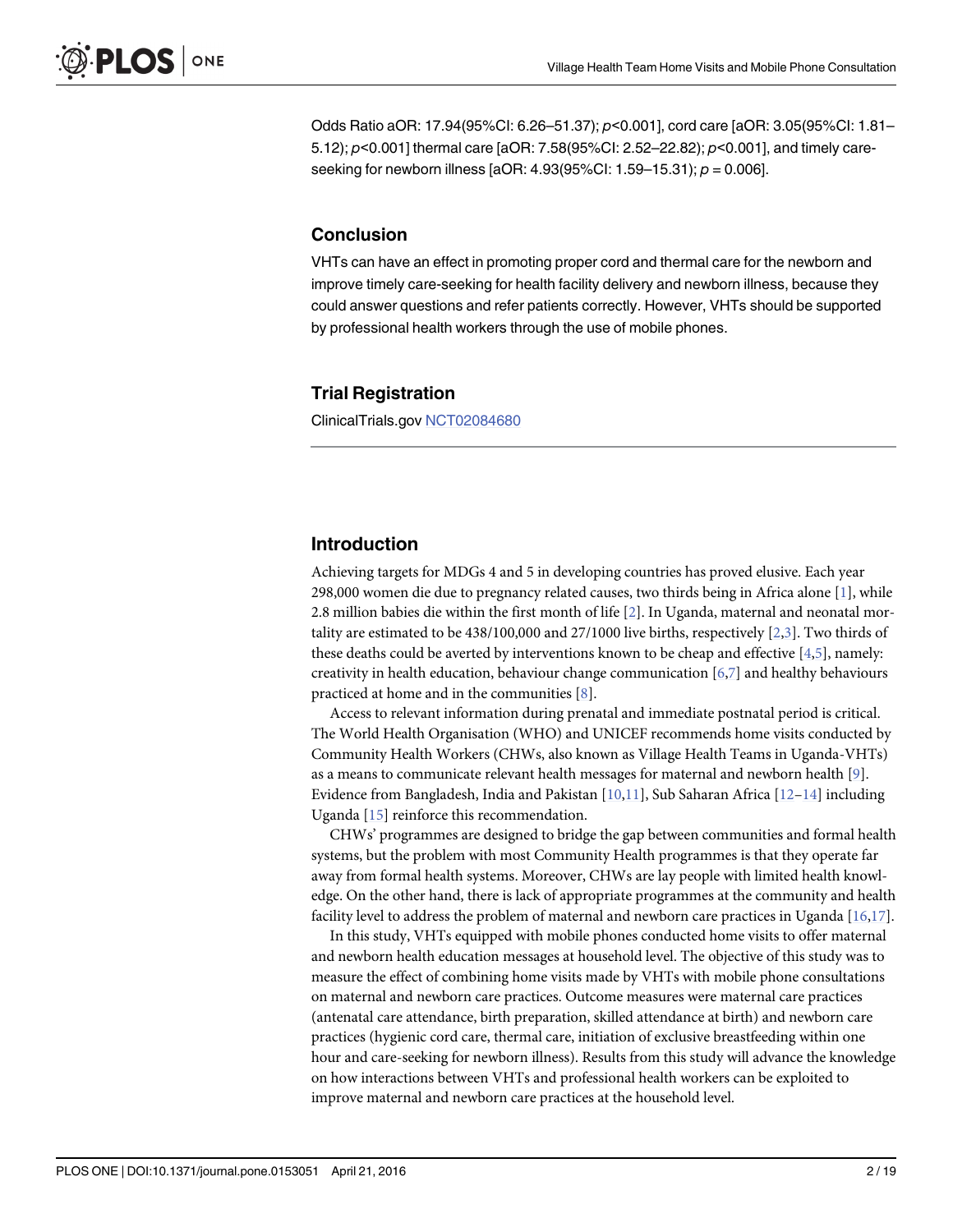## <span id="page-2-0"></span>Methodology

#### Study area and population

The study was conducted in Masindi and Kiryandongo districts of Uganda from May/June 2013 to October/December 2014. At the time of conceptualising this study in 2010/2011 these two districts were one administrative unit known as Masindi district, later split to form Kiryandongo and Masindi districts as separate administrative entities. Otherwise, the ethnicity, sociodemographic characteristics and access to health care in the two districts are comparable. The combined population for the two districts is estimated at 700,000 [\[18\]](#page-17-0). The district health system in Uganda is structured into four-tiers. Health centre (HC) level II, III, IV and general hospital. HC II is based in a parish with an estimated service population of 20,000 inhabitants and headed by a general nurse. HC level III is located at a sub county with estimated population of 50,000 inhabitants and headed by a clinical officer. HC level IV is located in a county (average population of 150,000 inhabitants) and headed by a senior medical officer while a general hospital is located at a district (estimated population of 300,000 inhabitants) and headed by a principal medical officer. HCs of levels II and III provide mainly ambulatory care while HC IV and hospital provide inpatient services and emergency surgery. The HCs relevant for our study were levels II and III. There are 44 HCs of level II and III in this region (26 in Masindi and 18 in Kiryandongo). Eighty per cent of the population lives within a five-kilometre of the nearest Health facility. About 97% of pregnant women make at least one antenatal care consultation, but less than 50% deliver in a health facility [\[19](#page-17-0)].

All villages have VHTs who have been trained on community mobilisation. The guidelines for selection of VHTs and their mandate were published elsewhere  $[20,21]$  $[20,21]$  $[20,21]$  $[20,21]$  $[20,21]$ . In Uganda VHT members are selected from among members of the communities by community members themselves. VHTs could be male or female adults and their levels of education ranges from 7–11 years of schooling whereby they can read and comprehend basic communications in the English language. District health systems train VHTs to capacitate them to provide health education and mobilise communities for preventive services such as vaccination campaigns, safe water programmes and medicines distribution for deworming and treatment for malaria, diarrhoea and pneumonia under the iCCM (Integrated Community Case Management for Malaria, Pneumonia and Diarrhoea) programme.

All villages in Masindi and Kiryandongo have a fair coverage of mobile telecommunication network. Regional data suggests that up to 80% of the population can access mobile telephone networks [\[22\]](#page-17-0).

### Study design and randomisation

This was a randomised community intervention trial. We used a pragmatic approach whereby the intervention was integrated within the routine healthcare delivery system as opposed to highly controlled experimental design [[23](#page-17-0)-[25\]](#page-17-0). However, standard operating procedures were developed for health workers and VHTs (see [S1 File\)](#page-16-0). Random allocation was at three levels-HCs, Villages then VHTs. Blinding was not necessary since randomization was at the level of HCs. HCs that offered antenatal and delivery care were eligible for randomisation. Random allocation was conducted by writing the names of HCs, VHTs or villages on small pieces of papers which were then folded to conceal the names. Two persons, each representing a study arm, but not associated to the study were asked to randomly pick folded papers from the pool of names. The process was repeated until allocation was completed for HCs, villages and VHTs. A proportionate number of 16 public HCs were selected from Masindi (10 HCs out of 26) and Kiryandongo (six HCs out of 18) then randomly assigned to control (eight HCs) or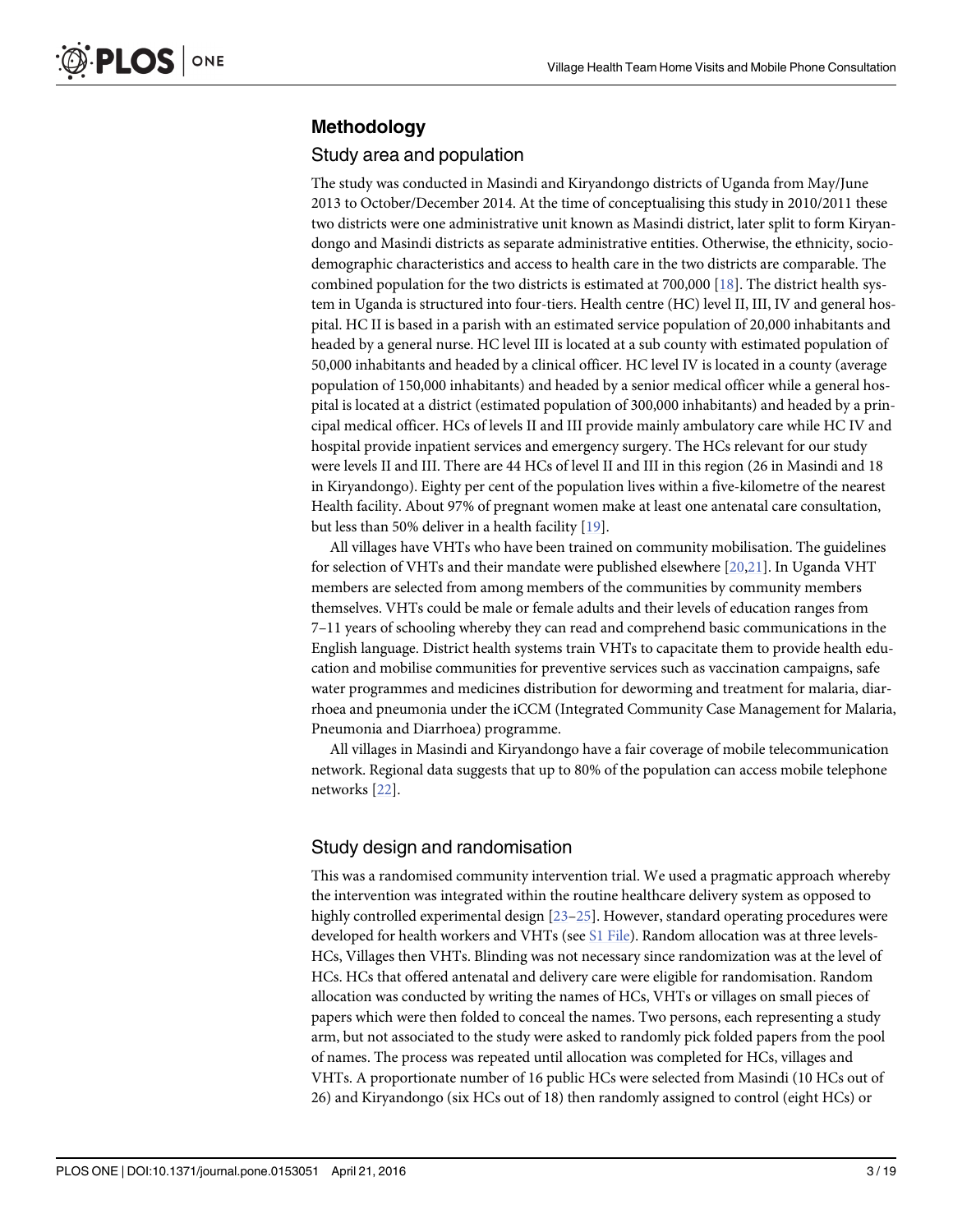<span id="page-3-0"></span>intervention (eight HCs) arm. Ten villages were randomly selected from the catchment areas of each HC. Normally, three VHTs per village are selected and trained. However, for purposes of this study, one VHT was assigned to work in two villages since the number of women to be recruited per village was estimated to be very low at 10 women per village over a period of 6–12 months. Therefore, five VHTs were randomly selected from the ten villages. Eight VHTs, two each for four of the intervention HCs, were added when it was realised that their catchment areas had wider geographical coverage, or selected villages were found to be far apart. For example, one catchment area was identified to be across a river bank that necessitated crossing by means of a ferry. Selected VHTs were given a monthly reimbursement of 10,000 Uganda shillings (equivalent to 5 USD in 2013) for their transport as suggested by the VHT policy guideline [\[21\]](#page-17-0).

#### Sample size estimation

We used the formula for cluster randomised trials suggested by Hayes and Bennett [[26\]](#page-17-0) to estimate the sample size of 1,388 participants from 16 clusters. This was based on 80% power to detect a 10% difference between two comparison groups with a design effect of 2.0 and Coefficient of variation between clusters, km, 0.35 considering 10% loss to follow up. The current prevalence of institutional deliveries was considered to be 23.5% [[27](#page-17-0)].

### Selection of study participants and procedure

Pregnant women originating from selected villages were consecutively recruited during their first antenatal visits. Based on pre-intervention visit observations, the required sample size could be realised within seven months of initiation of the study if 80% of the women making first antenatal visits were recruited. The cut-off point of 28 weeks of gestation was assessed as suitable to achieve this end. Age of pregnancy was determined by palpation. During selection, the purpose of the study was explained and a written consent secured. Biodata including village, name of the spouse, previous and current obstetric histories were also recorded. No decline to participate were registered. Eligible pregnant women who were approached readily consented to participate in the study, partly in anticipation of material benefits. In this study we did not offer financial or material benefits to pregnant women. Consented women were issued with a counter-referral form to be delivered to the responsible VHT. The health worker further made a telephone call to notify the VHT about the newly consented woman. After receiving the phone call, VHTs located the pregnant woman and her family to make appointment for the first home visit. Three home visits were planned: The first one was conducted soon after enrolment and the second made four weeks later. The third visit was scheduled within three days after delivery of the baby. We expected the last woman recruited to deliver by August 2014 (15<sup>th</sup> month of the study), however, follow-up was extended to November 2014, by three extra months.

### Intervention package

In addition to routine educational messages offered in ANC clinics, the intervention arm received a package of two closely linked components: i) VHTs making home visits to provide educational messages for maternal and newborn care ii) each VHT was equipped with a mobile phone handset capable of making unlimited phone call consultation with professional health workers in case of further clarification or advice. Health workers involved in the study were also provided with mobile phone handsets. Voice communication was preferred over short messages systems because the former had the advantage of interactive consultation between VHTs and professional health workers. No special arrangements were made for evacuating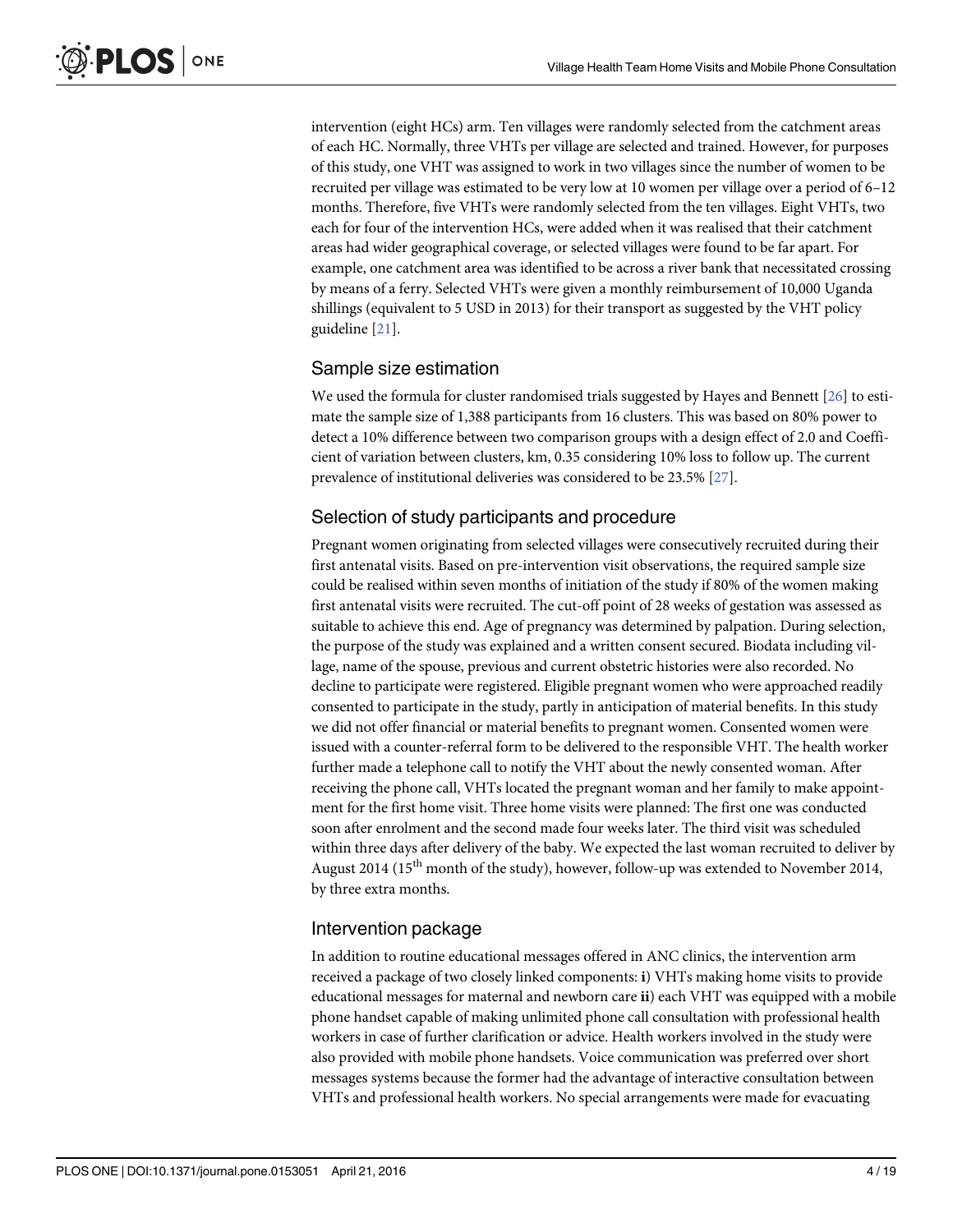<span id="page-4-0"></span>women from the health centre to hospital. However, women from both intervention and control groups could access ambulance services through the routine means of evacuation to the hospital.

## Training of VHTs

Forty-eight VHTs were selected (29 from Masindi and 19 from Kiryandongo) for training. Two VHT training sessions in Masindi and one in Kiryandongo were conducted consecutively each lasting five days. Training sessions had between 14–17 participants each. Smaller groups were preferred for the training to facilitate better learning. Training was based on the VHT handbook locally designed by the Ministry of Health in Uganda as a job aid for VHTs [\[28\]](#page-17-0). The handbook elaborates promotional information for pregnant women and essential newborn care practices. To maintain enthusiasm among trainees each training-day lasted between 9.00 am to 2.00 pm. The first day was dedicated to the problem of newborn care and its importance. On Day two, VHTs were taught how to conduct an educational session with the families. On Day three and Day four role-plays were conducted and pre-test in a real life situation using a field-based practicum was conducted. The practicum sessions were critiqued by fellow VHTs and improvements suggested. During the fifth day, VHTs were initiated into the actual study protocol with the aid of a standard operating procedure. Two professional health workers (one midwife and a nurse) from each of the intervention health centres were included in the training.

#### Scope of home visit education

Home visit sessions adopted a group-discussion approach whereby VHTs became facilitators of a discussion rather than the provider of knowledge per se [[16](#page-17-0)]. In the first home visit VHTs held discussions on two topics: general care (importance of: Intermittent Presumptive Treatment for malaria (IPT), regular folic acid supplements, consistent use of bed nets, maternal diet, antenatal consultations and institutionalized delivery); danger signs in pregnancy (Vaginal bleeding, Convulsions, fever, Water loss [drainage of amniotic fluid], abdominal pains, severe headaches, blurred vision, swelling of limbs, absent or diminished foetal movement). The second visit required VHTs to discuss about birth preparation (Identifying place of delivery, identify a skilled birth attendant, organizing transport, setting aside some money, Planning for emergency evacuation, Planning with a family member) and the *items needed for delivery* (Clean plastic sheet for delivery, Clean dry towel for mother and baby, New razorblade, Clean threads, Pairs of gloves). VHTs explained how to care for the newborn baby by hygienic cord care, initiation of breast feeding within the first hour after birth, avoiding pre-lacteal feeds and delayed bathing for at least three days. These topics were adapted from the WHO recommen-dations for home visits [[9\]](#page-17-0) and based on formative studies [[16,19\]](#page-17-0). During home visits, VHTs could make mobile phone consultations with professional health workers on issues that they considered challenging  $[20]$  $[20]$  $[20]$ . The home visit session was concluded with a recap by the VHT highlighting important areas for the family's attention. Each session lasted 60–90 minutes.

### Control group

In the control group the same recruitment process as in the intervention arm was applied. Participants' bio-data were recorded in personal files. The major difference between the two groups was that the control group did not receive follow-up visits by VHTs and VHTs in the control group were not provided with mobile phones. However, pregnant women in the control group continued to receive group education routinely offered in the health centres. Details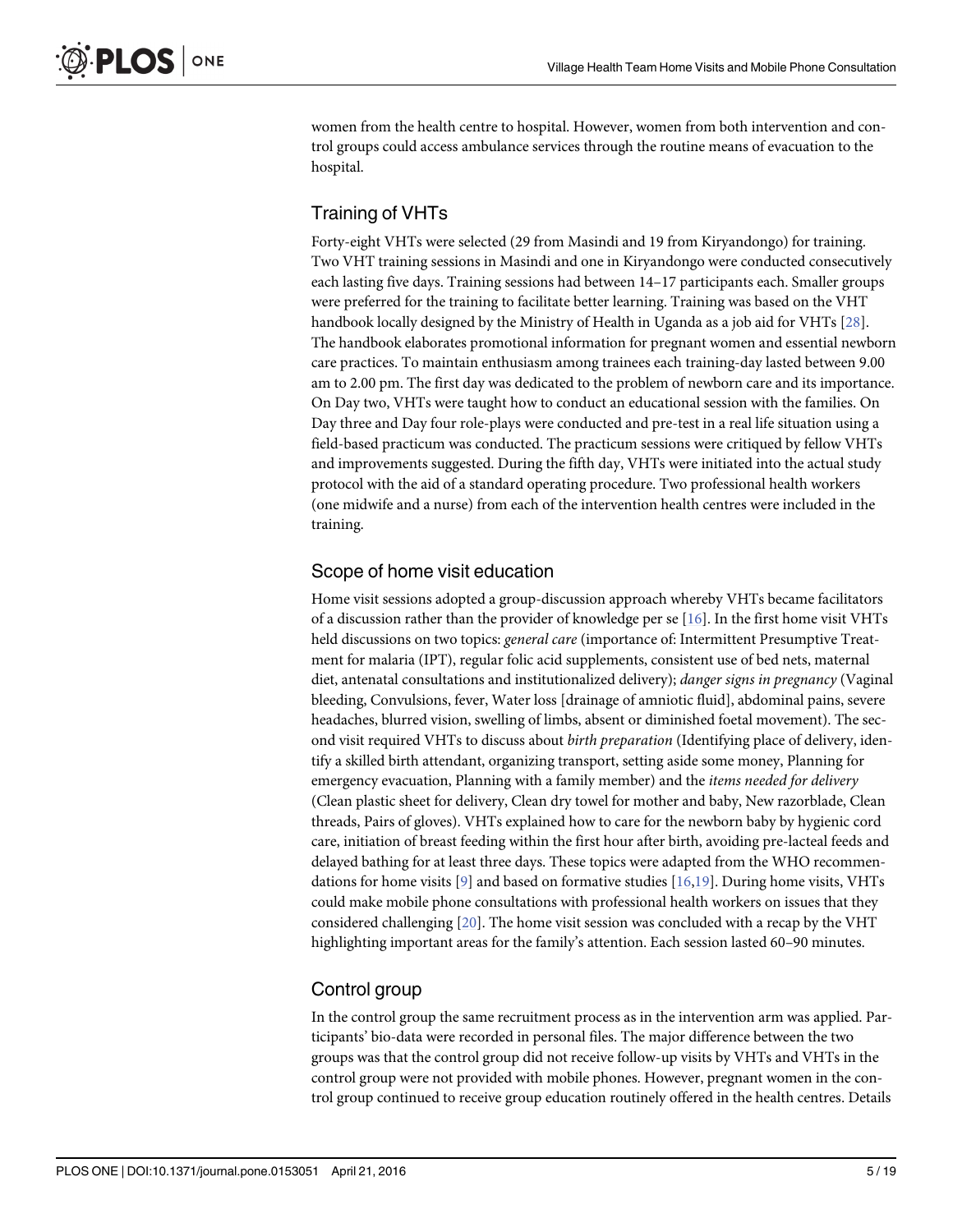of how antenatal care is provided in routine care has been described elsewhere [\[16\]](#page-17-0). Women in the control group were next visited in their homes during quantitative data collection.

## Data collection

Data collection was limited to two periods February-March and October-December 2014 in order to maximise efficiencies of resources. Also, these are the seasons when the pastoralist study population is settled in one place. During each session of data collection ten research assistants and three supervisors were engaged. Supervisors ensured appropriate deployment of research assistants and checked to ensure all questionnaires were correctly filled. Prior to data collection, lists of recruited women were obtained from HCs and provided to the VHTs for guidance to women's homes. Where the VHT was not sure especially in the control arm, local councils were asked for direction. At the household, a verbal consent was obtained to permit second data collection. All women approached consented to the second interview. Structured questionnaires were used to collect data on maternal practices such as antenatal attendance, birth preparation and place of delivery; newborn care practices such as tying and cutting of the cord, wrapping and bathing of the newborn, initiation of exclusive breastfeeding and care-seeking in case of newborn illness. The longest interval between delivery of the woman and data collection was 4–6 months. Women who were not found at home on first visit were followed up on the second day and two weeks later. Women were declared lost to follow-up if not found on third attempt.

## Primary outcomes

Health facility delivery was the primary outcome for this study. Pregnant women who delivered at home, with TBAs or along the way were grouped as home delivery and those who reported HC or hospital delivery were grouped as *health facility delivery* = 1. Other maternal outcomes of interest comprised of antenatal consultations and birth preparation, while newborn care practices comprised of cord care, thermal care, initiation of exclusive breastfeeding and care-seeking for newborn illness. All variables were dichotomised by building composite variables from discrete variables. Women who reported having three or more antenatal consultations were categorised as adequate and the rest were grouped as inadequate. Women were considered to be *adequately prepared*  $= 1$  if they secured warm clothing for the baby, saved some money, decided on place of delivery, identified a caretaker and a means of transport to the health facility in case of labour. Care for the cord was considered to be *clean* = 1 if the mother reported using new strings for tying the cord, sterile instrument or new razorblade for cutting and did not apply any substance on the cord. Regarding thermal care, women were categorised as *appropriate*  $= 1$  if they reported drying the baby before or immediately after expulsion of the placenta, wrapping the baby before or soon after expulsion of placenta and delayed bathing for 24 hours or more. Breastfeeding was considered *appropriate*  $= 1$ , if the mother reported initiating breastfeeding within six hours of delivery and did not give any pre-lacteal feeds. Care-seeking for newborn illness was considered to be timely when a mother reported seeking for care within 24 hours on recognition of symptoms of newborn illness. A newborn was considered to have *complete* = 1 vaccination status if they had received both Polio 0 and BCG vaccines at the time of data collection.

## Data analysis

Data were entered in EpiData version 3.1 ("The EpiData Association" Odense, Denmark) and exported to STATA version 12 (StataCorp, College Station, Texas 77845 USA) for analysis. Analysis was by intention-to-treat whereby participants were kept in the groups in which they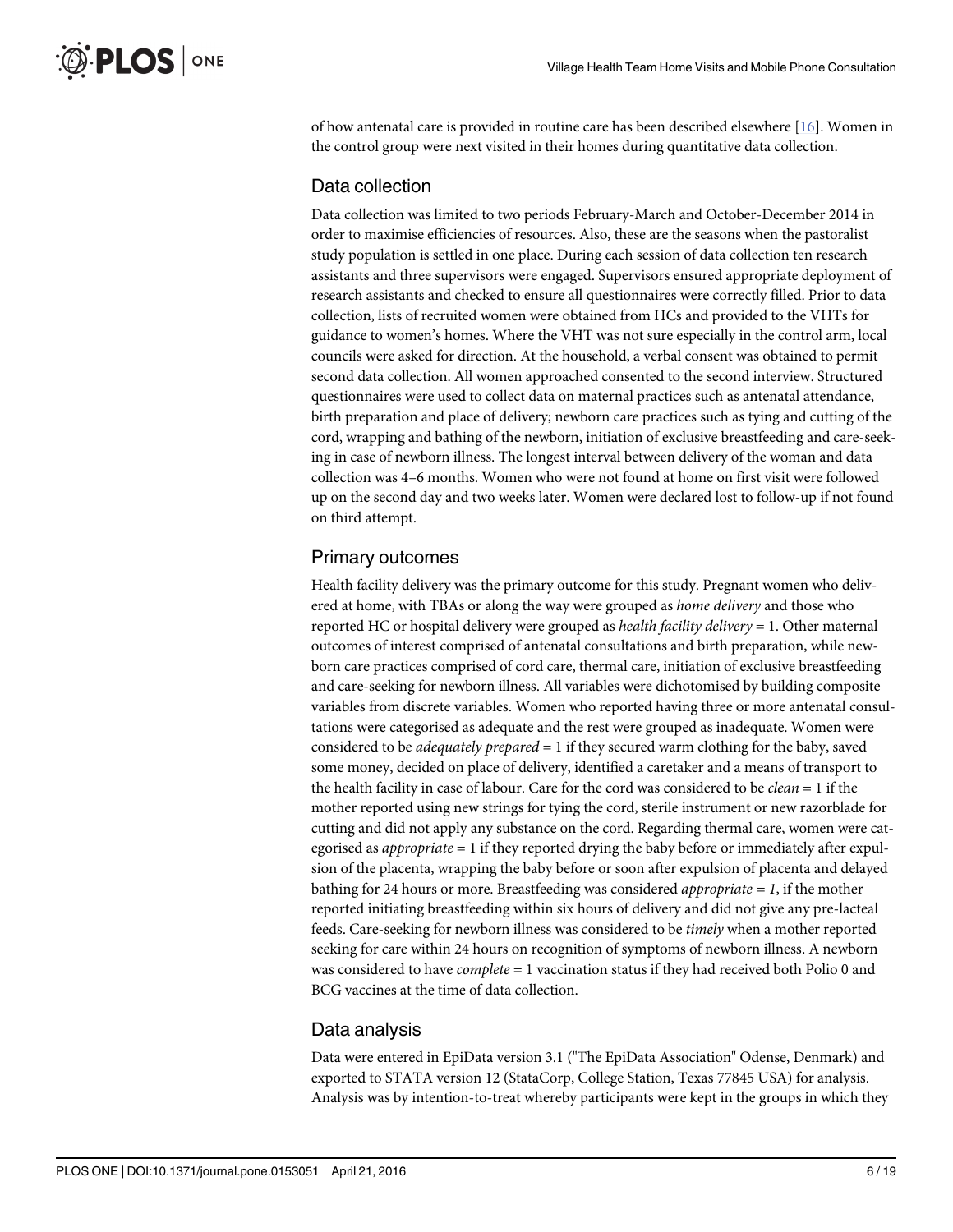<span id="page-6-0"></span>were randomised and final analysis excluded those with 'missing of data' about outcomes of interest (lost to follow up, had abortions) [[29](#page-18-0)]. The dataset was declared a survey data by using svy-commands in STATA. Pre-intervention household and individual characteristics were compared between control and intervention arms and their differences estimated using the chi-square test statistic. Pre-intervention differences were considered to have occurred by chance, however covariates that showed significant differences were included in multi-variable analysis. Since individuals within a cluster are likely to be correlated we used cluster level analysis to cater for intra-cluster correlation. Odds Ratios were calculated using random effects, employing the *xtmelogit* command in STATA because our outcomes were of binary nature.

#### Multilevel analysis

Unadjusted models were fitted with the primary outcome and treatment arms only. Covariates that showed statistical significance ( $p$ -value  $<0.05$ ) were fitted into the backward regression model. The generic STATA command was:

xtmelogit [primary outcome] [trial arm] X1 X2 X3...|| hc level:, covariance (unstructured) OR where,  $X =$  explanatory variables; hc level = Health Centre level; OR = Odds Ratio

Only covariates that showed p-values equal  $\leq 0.05$  were left, then the Odds Ratio, confidence interval and p-value of the treatment arm were reported as adjusted values.

#### Ethical considerations

The study was approved by the Higher Degrees and Ethics Committee of the School of Public Health, Makerere University in March 2012 and in March 2014 registered with clinicalTrials. gov: NCT02084680. This registration was done when recruitment of study participants had already started because the first author (RMA) became aware about the need for registration after reviewing other trials studies in the literature. Participants provided written consent at the time of enrolment and verbal consent during post-intervention evaluation thereafter. Personal files for recruited women were kept in locked cupboards which were accessible only to the research team members. The dataset for this study is also available as: [S2 File](#page-16-0).

### Quality control

In addition to role-plays conducted during the training, three researchers with social science background periodically participated in some of the home visit sessions to observe how VHTs steered the discussions. In order to minimize the effects of an observer whereby women may be shy to participate [\[30\]](#page-18-0), researchers were allowed to also participate in the discussions. Pregnant women were randomly selected and interviewed to ensure that the sessions were conducted as required. Where disparities were noticed, refresher trainings were organized for all VHTs and the health workers. Consequently, two refresher trainings were conducted for both VHTs and health workers in the months of October 2013 and January 2014 by the first author assisted by the two district trainers. The two-days refresher trainings focused on key maternal and newborn care practises. The same training group as the initial training were used.

#### Limitations to the intervention

Health worker attrition was an important setback because it delayed the recruitment of study participants. For example, two health workers got six months' study leave, three health workers were transferred to non-participating health centres within the district, and one got employment in another district local government. Some female staff got 60 days' maternity leave and combined with 30 days' annual leave making 90 working days out of duty station. Again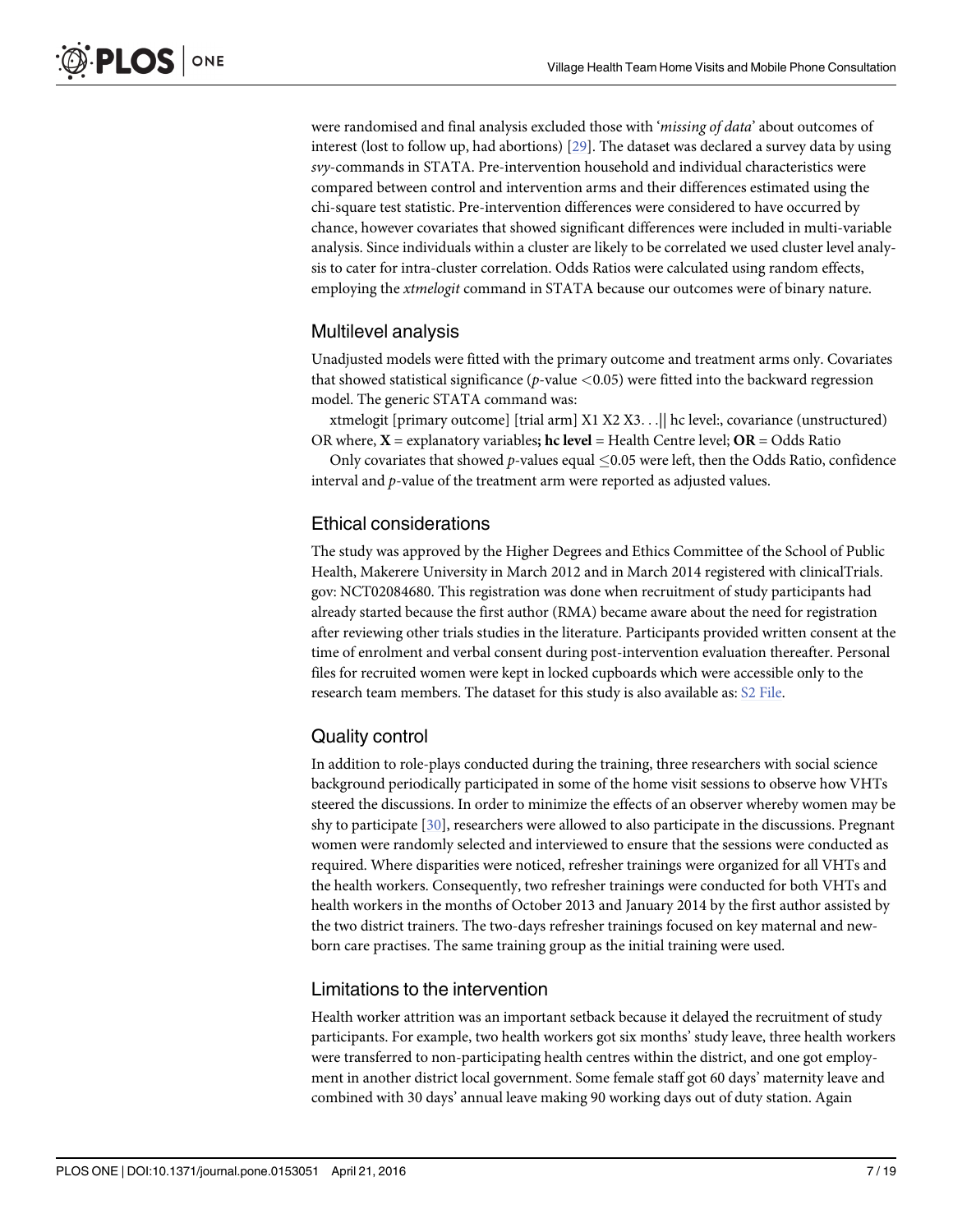<span id="page-7-0"></span>midwives frequently attended workshops causing further delays in the recruitment process. Interestingly, we did not register attrition among VHTs among VHTs during the study period [\[20](#page-17-0)].

## **Results**

#### Participant characteristics

Pre-intervention characteristics in the treatment arms were comparable for religion, level of education, outcome of previous pregnancy (live birth or abortions) and gestation age at recruitment. However, there were significant differences in individual and household characteristics such as age of the mother, ethnicity, and sources of income, parity and number of antenatal consultations in previous pregnancy [\(Table 1](#page-8-0)). In total 1,644 pregnant women were enrolled (893 control and 751 intervention). In the intervention arm about two-thirds (64%) of the women reported at least one home visit by a VHT. About ten per cent of women in each arm 87/879 (control) and 84/751 (intervention) were declared 'lost to follow-up' because they could not be traced after the intervention while; 35/879 and 36/751 among control and intervention arms respectively were declared 'missing of data' [\[29\]](#page-18-0) because they did not have the outcome of interest. The final analysis centred on 1385 with 758 in control and 627 in intervention arms. (See  $Fig 1$ ).

#### Delivery of the intervention

A total of 355 mobile phone consultations were recorded. Two thirds, 239/355 (67.3%) were related to the mother and the rest were related to the newborn. The most common prenatal mobile phone consultations were concerned with onset of labour (26.8%) while newborn illnesses such as fever, pneumonia and convulsions (33.6%) were the most common condition for the newborn [See [Table 2](#page-10-0)].

#### Rates of prenatal and newborn care practices

Attendance of four antenatal care visits was similar in both arms (39% among control and 37% among intervention). Regarding birth preparations, about four out of five secured warm clothe among both arms. But a higher proportion among intervention compared with control arm had secured some money (58% vs 36%), and planned for place of delivery (43% vs. 11%). Health facility delivery was three times higher among intervention (87%) compared with control arm (28%) (see [Table 3\)](#page-11-0).

The practice of using clean material for tying the cord was relatively high among the control (88%) and intervention (96%) arms. Nearly all women (96% among control and 98% among intervention) used a clean instrument for cutting the cord. Similarly, the practice of drying the newborn soon after delivery was high among control and intervention arms (89% vs. 88%), almost all women (99% among both arms) wrapped the newborn soon after delivery. But, delayed bathing of the newborn for three days or more was only 4% among control arm compared with 47% among intervention arm. Regarding breastfeeding, 47% vs. 55% initiated within the first hour after birth among control and intervention arms respectively. Equal proportions had received BCG (97% vs. 96% among control and intervention arms) and equal proportions (25%) reported newborn illness in the control and intervention arms. But careseeking for newborn illness was two-and-half times higher among intervention (20%) compared to control arm (8%) (see [Table 3\)](#page-11-0).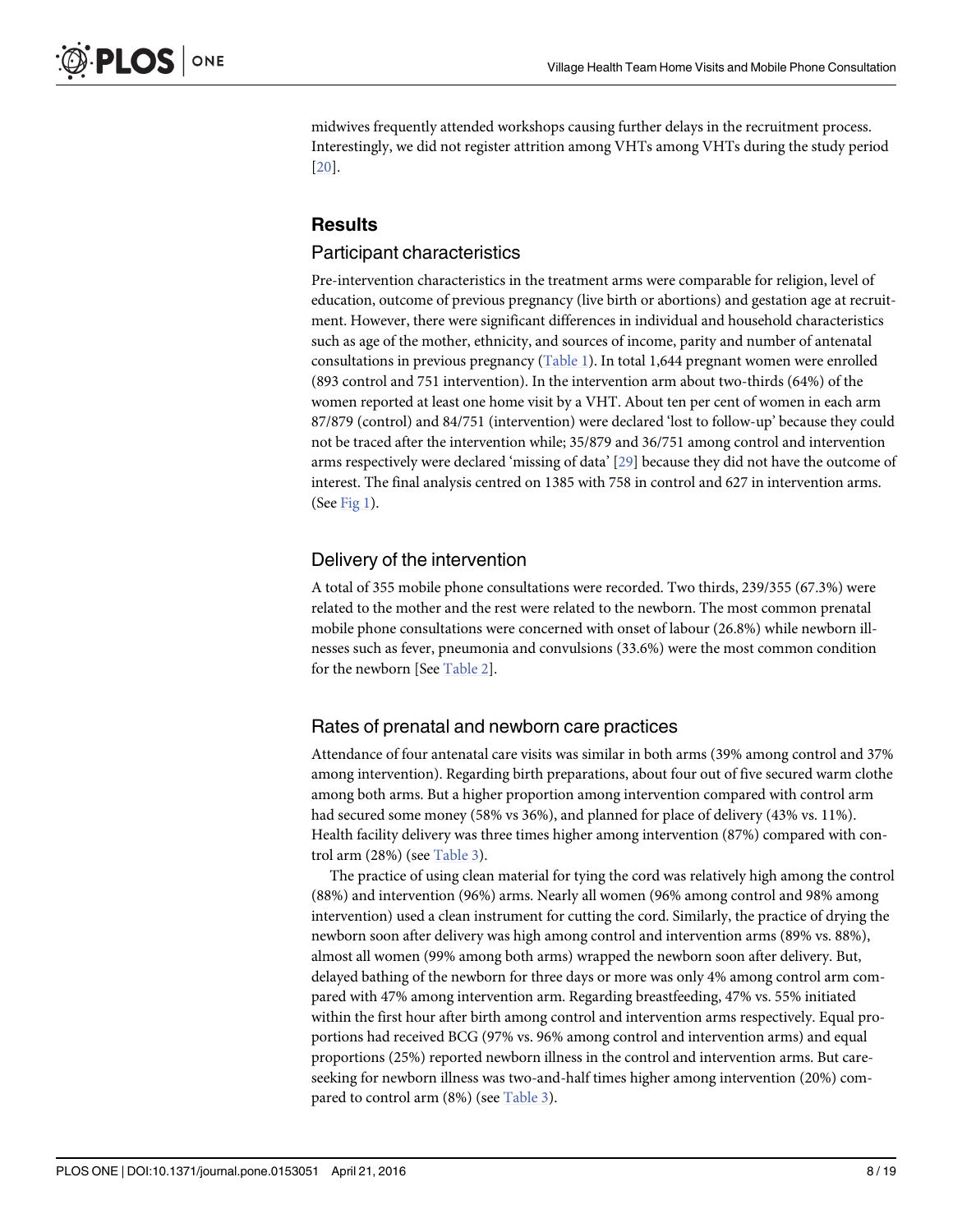#### <span id="page-8-0"></span>[Table 1.](#page-7-0) Baseline characteristics of control and intervention arms.

| Household characteristics $n = 1,385$<br>Age of woman<br>398 (52.5)<br>377 (60.1)<br>13-24 yrs.<br>0.04<br>360 (47.5)<br>250 (39.9)<br>$\geq$ 25 yrs.<br><b>Ethnicity</b><br>593 (78.2)<br>424 (67.6)<br>Migrant<br>Indigenous<br>165 (21.8)<br>203 (32.4)<br>< 0.001<br>Religion<br>Other religion<br>59 (7.8)<br>37(5.9)<br>Christian<br>0.17<br>699 (92.2)<br>590 (94.1)<br><b>Education</b><br>None/primary<br>635 (83.8)<br>525 (83.7)<br>Secondary/tertiary<br>123 (16.2)<br>102 (16.3)<br>0.98<br><b>Marital status</b><br>Single/separated<br>70 (9.2)<br>88 (14.0)<br>688 (90.8)<br>539 (86.0)<br>Living with spouse<br>Source of income<br>None/housewife<br>365 (48.2)<br>359 (57.3)<br>393 (51.8)<br>268 (42.7)<br>Regular/stable income<br><b>Selected Obstetric characteristics</b><br>Number of pregnancy<br>Second/more<br>629 (83.0)<br>456 (72.7)<br>129 (17.0)<br>171 (27.3)<br>First<br>Number of ANC visits in previous pregnancy ( $n = 1,085$ ) *<br>0-3 visits<br>238 (37.8)<br>231 (50.7)<br>4/more visits<br>< 0.001<br>391 (62.2)<br>225 (49.3)<br><b>Outcome of last pregnancy</b><br>Abortion/stillbirth<br>44 (7.0)<br>27(5.9)<br>585 (93.0)<br>429 (94.1)<br>0.48<br>Term/live baby<br>Where last delivery took place (n = 1,046) $*$<br>Home/way to facility<br>314(52.1)<br>204 (46.1)<br><b>Health facility</b><br>289 (47.9)<br>239 (53.9)<br>0.05<br><b>Attendant at birth</b><br>Non-professional<br>301 (49.9)<br>184 (41.5)<br>Professional health worker<br>302 (50.1)<br>259 (58.5)<br><b>Gestation age at recruitment</b><br>> 20 weeks<br>381 (50.3)<br>346 (55.2)<br>$0.07\,$<br>$\leq$ 20 weeks<br>377 (49.7)<br>281 (44.8)<br><b>Level of health Centre</b><br>198 (31.6)<br>Level II<br>514 (67.8) | Variable  | Control<br>$n$ (%) | Intervention<br>$n\frac{6}{6}$ | p-value |  |  |  |
|---------------------------------------------------------------------------------------------------------------------------------------------------------------------------------------------------------------------------------------------------------------------------------------------------------------------------------------------------------------------------------------------------------------------------------------------------------------------------------------------------------------------------------------------------------------------------------------------------------------------------------------------------------------------------------------------------------------------------------------------------------------------------------------------------------------------------------------------------------------------------------------------------------------------------------------------------------------------------------------------------------------------------------------------------------------------------------------------------------------------------------------------------------------------------------------------------------------------------------------------------------------------------------------------------------------------------------------------------------------------------------------------------------------------------------------------------------------------------------------------------------------------------------------------------------------------------------------------------------------------------------------------------------------------------------------------------------------------------------------------------|-----------|--------------------|--------------------------------|---------|--|--|--|
|                                                                                                                                                                                                                                                                                                                                                                                                                                                                                                                                                                                                                                                                                                                                                                                                                                                                                                                                                                                                                                                                                                                                                                                                                                                                                                                                                                                                                                                                                                                                                                                                                                                                                                                                                   |           |                    |                                |         |  |  |  |
|                                                                                                                                                                                                                                                                                                                                                                                                                                                                                                                                                                                                                                                                                                                                                                                                                                                                                                                                                                                                                                                                                                                                                                                                                                                                                                                                                                                                                                                                                                                                                                                                                                                                                                                                                   |           |                    |                                |         |  |  |  |
|                                                                                                                                                                                                                                                                                                                                                                                                                                                                                                                                                                                                                                                                                                                                                                                                                                                                                                                                                                                                                                                                                                                                                                                                                                                                                                                                                                                                                                                                                                                                                                                                                                                                                                                                                   |           |                    |                                |         |  |  |  |
|                                                                                                                                                                                                                                                                                                                                                                                                                                                                                                                                                                                                                                                                                                                                                                                                                                                                                                                                                                                                                                                                                                                                                                                                                                                                                                                                                                                                                                                                                                                                                                                                                                                                                                                                                   |           |                    |                                |         |  |  |  |
|                                                                                                                                                                                                                                                                                                                                                                                                                                                                                                                                                                                                                                                                                                                                                                                                                                                                                                                                                                                                                                                                                                                                                                                                                                                                                                                                                                                                                                                                                                                                                                                                                                                                                                                                                   |           |                    |                                |         |  |  |  |
|                                                                                                                                                                                                                                                                                                                                                                                                                                                                                                                                                                                                                                                                                                                                                                                                                                                                                                                                                                                                                                                                                                                                                                                                                                                                                                                                                                                                                                                                                                                                                                                                                                                                                                                                                   |           |                    |                                |         |  |  |  |
|                                                                                                                                                                                                                                                                                                                                                                                                                                                                                                                                                                                                                                                                                                                                                                                                                                                                                                                                                                                                                                                                                                                                                                                                                                                                                                                                                                                                                                                                                                                                                                                                                                                                                                                                                   |           |                    |                                |         |  |  |  |
|                                                                                                                                                                                                                                                                                                                                                                                                                                                                                                                                                                                                                                                                                                                                                                                                                                                                                                                                                                                                                                                                                                                                                                                                                                                                                                                                                                                                                                                                                                                                                                                                                                                                                                                                                   |           |                    |                                |         |  |  |  |
|                                                                                                                                                                                                                                                                                                                                                                                                                                                                                                                                                                                                                                                                                                                                                                                                                                                                                                                                                                                                                                                                                                                                                                                                                                                                                                                                                                                                                                                                                                                                                                                                                                                                                                                                                   |           |                    |                                |         |  |  |  |
|                                                                                                                                                                                                                                                                                                                                                                                                                                                                                                                                                                                                                                                                                                                                                                                                                                                                                                                                                                                                                                                                                                                                                                                                                                                                                                                                                                                                                                                                                                                                                                                                                                                                                                                                                   |           |                    |                                |         |  |  |  |
|                                                                                                                                                                                                                                                                                                                                                                                                                                                                                                                                                                                                                                                                                                                                                                                                                                                                                                                                                                                                                                                                                                                                                                                                                                                                                                                                                                                                                                                                                                                                                                                                                                                                                                                                                   |           |                    |                                |         |  |  |  |
|                                                                                                                                                                                                                                                                                                                                                                                                                                                                                                                                                                                                                                                                                                                                                                                                                                                                                                                                                                                                                                                                                                                                                                                                                                                                                                                                                                                                                                                                                                                                                                                                                                                                                                                                                   |           |                    |                                |         |  |  |  |
|                                                                                                                                                                                                                                                                                                                                                                                                                                                                                                                                                                                                                                                                                                                                                                                                                                                                                                                                                                                                                                                                                                                                                                                                                                                                                                                                                                                                                                                                                                                                                                                                                                                                                                                                                   |           |                    |                                |         |  |  |  |
|                                                                                                                                                                                                                                                                                                                                                                                                                                                                                                                                                                                                                                                                                                                                                                                                                                                                                                                                                                                                                                                                                                                                                                                                                                                                                                                                                                                                                                                                                                                                                                                                                                                                                                                                                   |           |                    |                                |         |  |  |  |
|                                                                                                                                                                                                                                                                                                                                                                                                                                                                                                                                                                                                                                                                                                                                                                                                                                                                                                                                                                                                                                                                                                                                                                                                                                                                                                                                                                                                                                                                                                                                                                                                                                                                                                                                                   |           |                    |                                |         |  |  |  |
|                                                                                                                                                                                                                                                                                                                                                                                                                                                                                                                                                                                                                                                                                                                                                                                                                                                                                                                                                                                                                                                                                                                                                                                                                                                                                                                                                                                                                                                                                                                                                                                                                                                                                                                                                   |           |                    |                                | 0.005   |  |  |  |
|                                                                                                                                                                                                                                                                                                                                                                                                                                                                                                                                                                                                                                                                                                                                                                                                                                                                                                                                                                                                                                                                                                                                                                                                                                                                                                                                                                                                                                                                                                                                                                                                                                                                                                                                                   |           |                    |                                |         |  |  |  |
|                                                                                                                                                                                                                                                                                                                                                                                                                                                                                                                                                                                                                                                                                                                                                                                                                                                                                                                                                                                                                                                                                                                                                                                                                                                                                                                                                                                                                                                                                                                                                                                                                                                                                                                                                   |           |                    |                                |         |  |  |  |
|                                                                                                                                                                                                                                                                                                                                                                                                                                                                                                                                                                                                                                                                                                                                                                                                                                                                                                                                                                                                                                                                                                                                                                                                                                                                                                                                                                                                                                                                                                                                                                                                                                                                                                                                                   |           |                    |                                | 0.001   |  |  |  |
|                                                                                                                                                                                                                                                                                                                                                                                                                                                                                                                                                                                                                                                                                                                                                                                                                                                                                                                                                                                                                                                                                                                                                                                                                                                                                                                                                                                                                                                                                                                                                                                                                                                                                                                                                   |           |                    |                                |         |  |  |  |
|                                                                                                                                                                                                                                                                                                                                                                                                                                                                                                                                                                                                                                                                                                                                                                                                                                                                                                                                                                                                                                                                                                                                                                                                                                                                                                                                                                                                                                                                                                                                                                                                                                                                                                                                                   |           |                    |                                |         |  |  |  |
|                                                                                                                                                                                                                                                                                                                                                                                                                                                                                                                                                                                                                                                                                                                                                                                                                                                                                                                                                                                                                                                                                                                                                                                                                                                                                                                                                                                                                                                                                                                                                                                                                                                                                                                                                   |           |                    |                                |         |  |  |  |
|                                                                                                                                                                                                                                                                                                                                                                                                                                                                                                                                                                                                                                                                                                                                                                                                                                                                                                                                                                                                                                                                                                                                                                                                                                                                                                                                                                                                                                                                                                                                                                                                                                                                                                                                                   |           |                    |                                | < 0.001 |  |  |  |
|                                                                                                                                                                                                                                                                                                                                                                                                                                                                                                                                                                                                                                                                                                                                                                                                                                                                                                                                                                                                                                                                                                                                                                                                                                                                                                                                                                                                                                                                                                                                                                                                                                                                                                                                                   |           |                    |                                |         |  |  |  |
|                                                                                                                                                                                                                                                                                                                                                                                                                                                                                                                                                                                                                                                                                                                                                                                                                                                                                                                                                                                                                                                                                                                                                                                                                                                                                                                                                                                                                                                                                                                                                                                                                                                                                                                                                   |           |                    |                                |         |  |  |  |
|                                                                                                                                                                                                                                                                                                                                                                                                                                                                                                                                                                                                                                                                                                                                                                                                                                                                                                                                                                                                                                                                                                                                                                                                                                                                                                                                                                                                                                                                                                                                                                                                                                                                                                                                                   |           |                    |                                |         |  |  |  |
|                                                                                                                                                                                                                                                                                                                                                                                                                                                                                                                                                                                                                                                                                                                                                                                                                                                                                                                                                                                                                                                                                                                                                                                                                                                                                                                                                                                                                                                                                                                                                                                                                                                                                                                                                   |           |                    |                                |         |  |  |  |
|                                                                                                                                                                                                                                                                                                                                                                                                                                                                                                                                                                                                                                                                                                                                                                                                                                                                                                                                                                                                                                                                                                                                                                                                                                                                                                                                                                                                                                                                                                                                                                                                                                                                                                                                                   |           |                    |                                |         |  |  |  |
|                                                                                                                                                                                                                                                                                                                                                                                                                                                                                                                                                                                                                                                                                                                                                                                                                                                                                                                                                                                                                                                                                                                                                                                                                                                                                                                                                                                                                                                                                                                                                                                                                                                                                                                                                   |           |                    |                                |         |  |  |  |
|                                                                                                                                                                                                                                                                                                                                                                                                                                                                                                                                                                                                                                                                                                                                                                                                                                                                                                                                                                                                                                                                                                                                                                                                                                                                                                                                                                                                                                                                                                                                                                                                                                                                                                                                                   |           |                    |                                |         |  |  |  |
|                                                                                                                                                                                                                                                                                                                                                                                                                                                                                                                                                                                                                                                                                                                                                                                                                                                                                                                                                                                                                                                                                                                                                                                                                                                                                                                                                                                                                                                                                                                                                                                                                                                                                                                                                   |           |                    |                                |         |  |  |  |
|                                                                                                                                                                                                                                                                                                                                                                                                                                                                                                                                                                                                                                                                                                                                                                                                                                                                                                                                                                                                                                                                                                                                                                                                                                                                                                                                                                                                                                                                                                                                                                                                                                                                                                                                                   |           |                    |                                |         |  |  |  |
|                                                                                                                                                                                                                                                                                                                                                                                                                                                                                                                                                                                                                                                                                                                                                                                                                                                                                                                                                                                                                                                                                                                                                                                                                                                                                                                                                                                                                                                                                                                                                                                                                                                                                                                                                   |           |                    |                                |         |  |  |  |
|                                                                                                                                                                                                                                                                                                                                                                                                                                                                                                                                                                                                                                                                                                                                                                                                                                                                                                                                                                                                                                                                                                                                                                                                                                                                                                                                                                                                                                                                                                                                                                                                                                                                                                                                                   |           |                    |                                |         |  |  |  |
|                                                                                                                                                                                                                                                                                                                                                                                                                                                                                                                                                                                                                                                                                                                                                                                                                                                                                                                                                                                                                                                                                                                                                                                                                                                                                                                                                                                                                                                                                                                                                                                                                                                                                                                                                   |           |                    |                                | 0.007   |  |  |  |
|                                                                                                                                                                                                                                                                                                                                                                                                                                                                                                                                                                                                                                                                                                                                                                                                                                                                                                                                                                                                                                                                                                                                                                                                                                                                                                                                                                                                                                                                                                                                                                                                                                                                                                                                                   |           |                    |                                |         |  |  |  |
|                                                                                                                                                                                                                                                                                                                                                                                                                                                                                                                                                                                                                                                                                                                                                                                                                                                                                                                                                                                                                                                                                                                                                                                                                                                                                                                                                                                                                                                                                                                                                                                                                                                                                                                                                   |           |                    |                                |         |  |  |  |
|                                                                                                                                                                                                                                                                                                                                                                                                                                                                                                                                                                                                                                                                                                                                                                                                                                                                                                                                                                                                                                                                                                                                                                                                                                                                                                                                                                                                                                                                                                                                                                                                                                                                                                                                                   |           |                    |                                |         |  |  |  |
|                                                                                                                                                                                                                                                                                                                                                                                                                                                                                                                                                                                                                                                                                                                                                                                                                                                                                                                                                                                                                                                                                                                                                                                                                                                                                                                                                                                                                                                                                                                                                                                                                                                                                                                                                   |           |                    |                                |         |  |  |  |
|                                                                                                                                                                                                                                                                                                                                                                                                                                                                                                                                                                                                                                                                                                                                                                                                                                                                                                                                                                                                                                                                                                                                                                                                                                                                                                                                                                                                                                                                                                                                                                                                                                                                                                                                                   |           |                    |                                |         |  |  |  |
|                                                                                                                                                                                                                                                                                                                                                                                                                                                                                                                                                                                                                                                                                                                                                                                                                                                                                                                                                                                                                                                                                                                                                                                                                                                                                                                                                                                                                                                                                                                                                                                                                                                                                                                                                   | Level III | 244 (32.2)         | 429 (68.4)                     | < 0.001 |  |  |  |

\*Excludes women that did not carry pregnancy to term

doi:10.1371/journal.pone.0153051.t001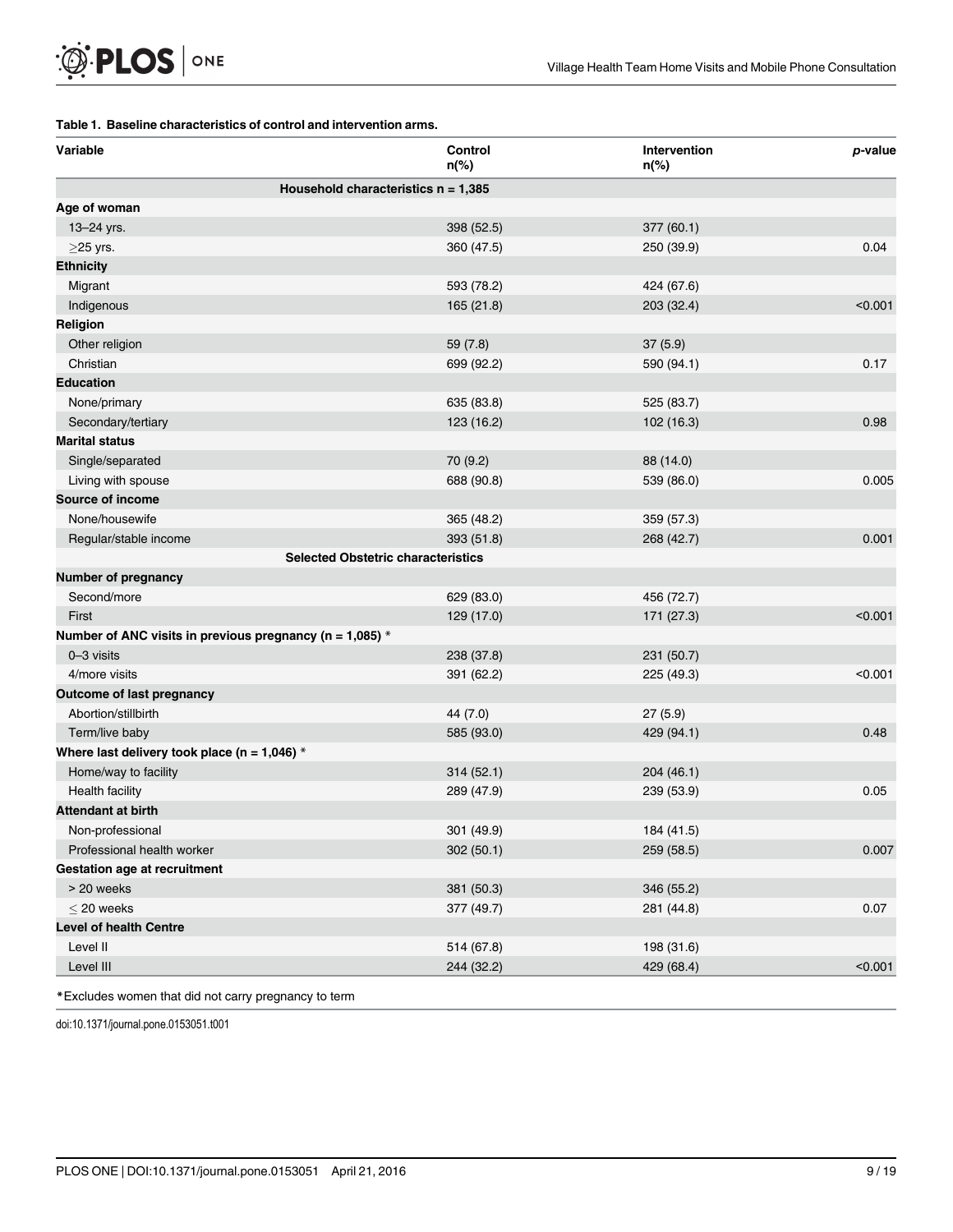<span id="page-9-0"></span>



#### [Fig 1. T](#page-7-0)rial Profile using the CONSORT Flow Diagram.

doi:10.1371/journal.pone.0153051.g001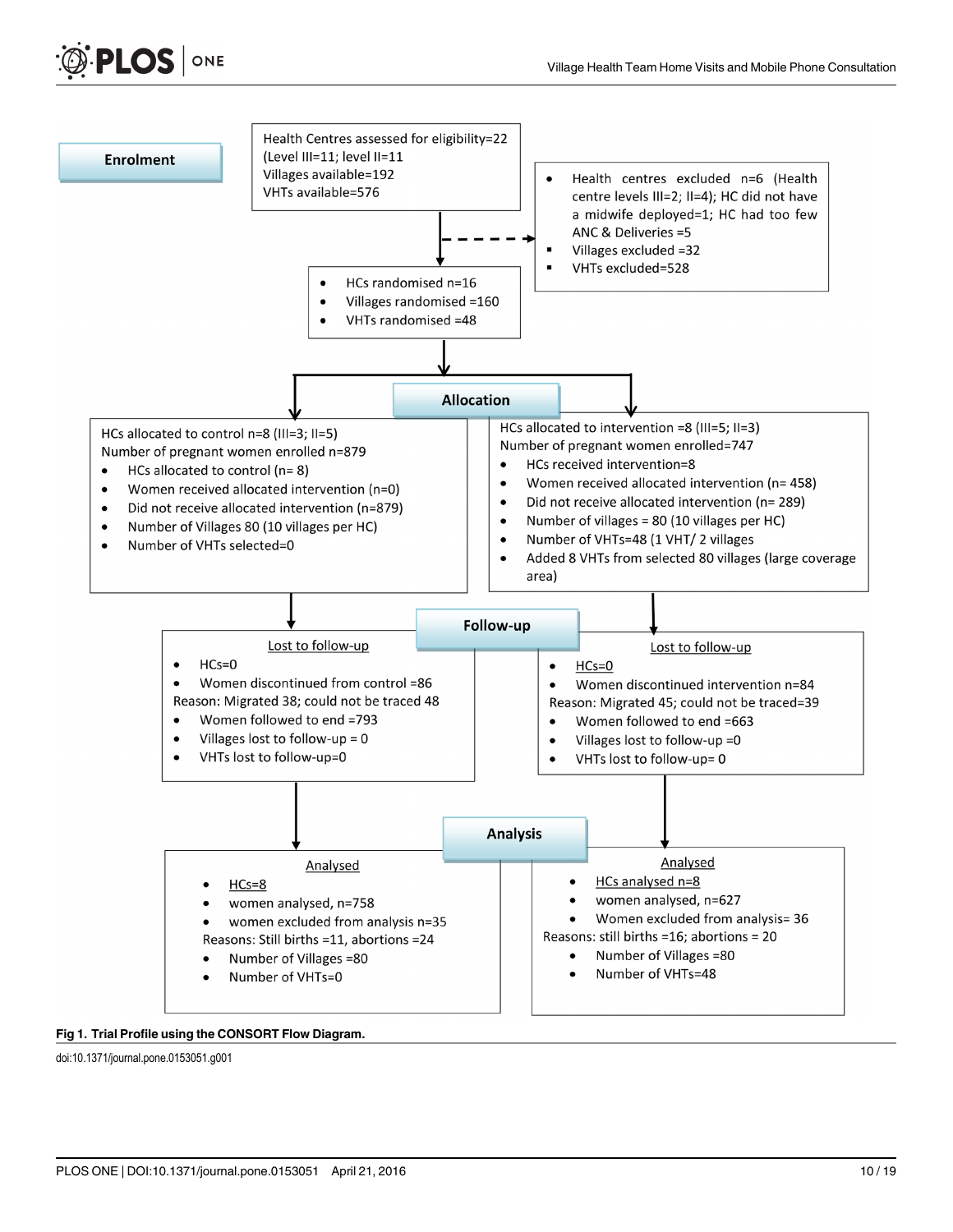| Condition                                            | Frequency | Percent |  |
|------------------------------------------------------|-----------|---------|--|
| Conditions related to pregnant women (239)           |           |         |  |
| Labour related                                       | 64        | 26.8    |  |
| Others (diet, physical activities, body weakness)    | 61        | 25.5    |  |
| Abdominal & Back Pain                                | 40        | 16.7    |  |
| Fever, Cough & Flu                                   | 35        | 14.6    |  |
| <b>Vaginal Bleeding</b>                              | 21        | 8.8     |  |
| Drainage of Liguor                                   | 18        | 7.5     |  |
| Conditions related to newborn baby (116)             |           |         |  |
| Fever, Cough, Pneumonia & Convulsions                | 39        | 33.6    |  |
| Thermal care                                         | 26        | 22.4    |  |
| <b>Breastfeeding</b>                                 | 23        | 19.8    |  |
| Cord                                                 | 16        | 13.8    |  |
| Others (excessive crying, sleep, emptying of bowels) | 12        | 10.3    |  |

#### <span id="page-10-0"></span>[Table 2.](#page-7-0) Mobile phone consultations made by VHTs to professional health workers.

doi:10.1371/journal.pone.0153051.t002

## Prenatal differences

After building composite variables from discrete responses, all prenatal outcomes were higher in the intervention compared to the control arm, but these were not always statistically significant differences. More than eight in ten (85%) among the intervention arm made three or more antenatal visits compared to seven in ten (71%) of pregnant women among the control. Birth preparation was considered to be adequate among half (51.8%) among intervention women compared with one-fifth (20.8%) among the control. Pregnant women that made health facility delivery were three times higher among the intervention (90%) compared to the control arm (28%). (See [Table 4\)](#page-13-0). In the unadjusted models, there is some evidence that the intervention could have a positive effect on the outcomes of interest, with significant differences in birth preparation  $[2.58(1.00-6.65); p = 0.05]$  and place of delivery  $[18.21(6.02-55.03);$  $p$ <0.001]. In the adjusted models, only place of delivery [17.94(6.26–51.37);  $p$ <0.001] remained statistically significant.

#### Newborn differences

Similarly, all newborn care practices were proportionately higher among the intervention compared to the control arm. However, these differences were not always statistically significant. In the preliminary analysis, nearly two thirds (60%) among intervention women were considered to practice clean cord care compared to one third (30%) among the control women. Seven in ten (69.2%) among the intervention women were categorised as appropriate thermal care compared to two in ten (18%) among the control arm. Breastfeeding practices were considered to be similar whereby two thirds among intervention (67%) and control women (66%) were assessed to provide appropriate breastfeeding. Care-seeking for newborn illness was assessed to be timely among 86.5% in the intervention compared with 62.5% among the control women. [\(Table 4\)](#page-13-0).

In the preliminary analysis, cord care [3.0 (1.79–5.13); p<0.001], thermal care [8.10(2.49– 26.30);  $p = 0.001$ , and timely care-seeking for newborn illness [4.27(1.41–12.96);  $p = 0.01$ ] showed significant associations with the intervention. After further analysis, cord care [3.05 (1.81–5.12);  $p < 0.001$ ], thermal care [7.58(2.52–22.82);  $p < 0.001$ ], and timely care-seeking for newborn illness [4.93(1.59–15.31);  $p = 0.006$ ] remained statistically significant. The rest of the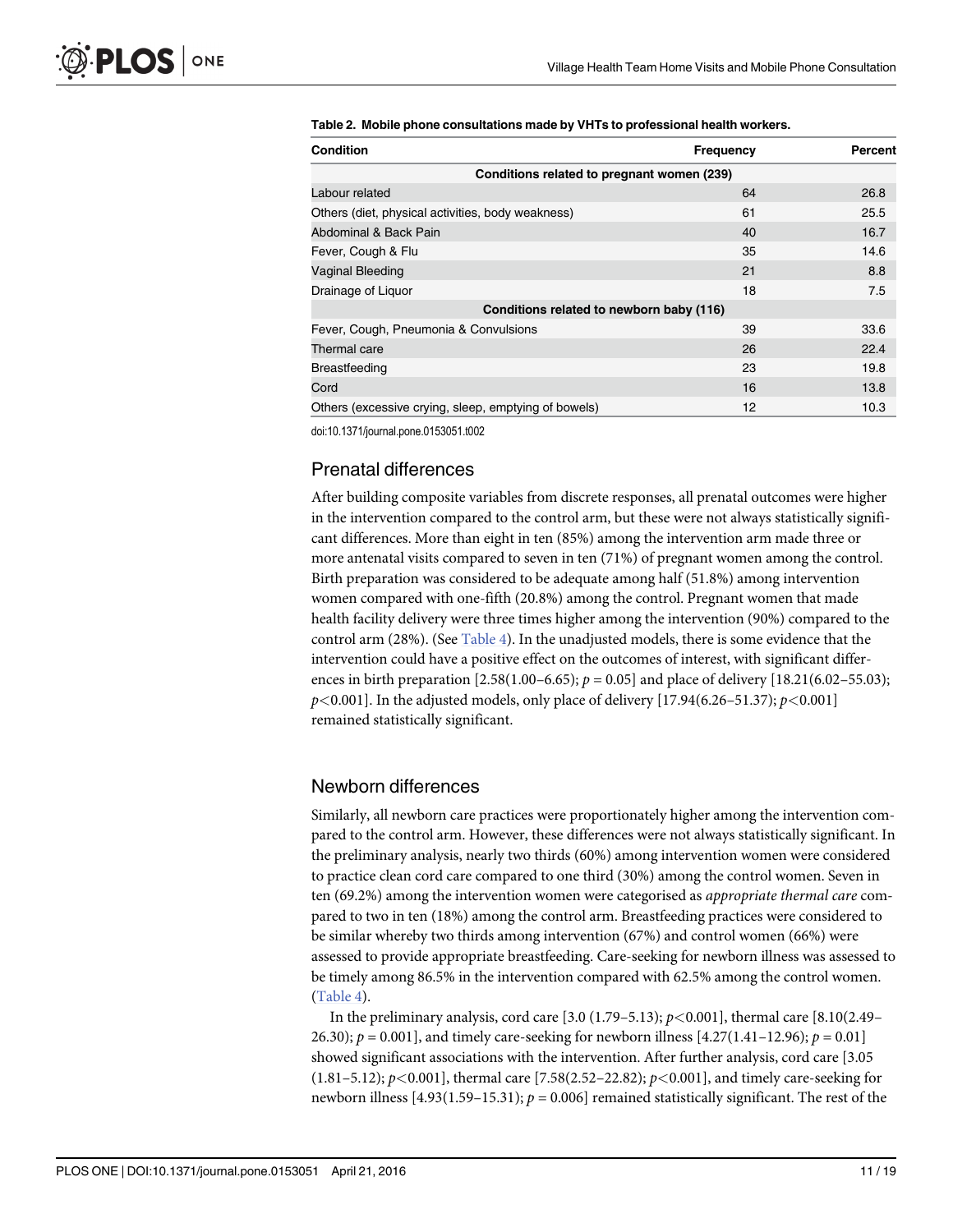<span id="page-11-0"></span>

| <b>Variables</b>                                         | Control $n$ <sup>(%)</sup>     | Intervention n(%) |
|----------------------------------------------------------|--------------------------------|-------------------|
|                                                          | <b>Prenatal care practices</b> |                   |
| Number of prenatal care visits to health centre          |                                |                   |
| One                                                      | 70(9.2)                        | 56(8.9)           |
| Two                                                      | 148(19.5)                      | 36(5.7)           |
| Three                                                    | 147(19.4)                      | 155(24.7)         |
| Four                                                     | 293(38.7)                      | 231(36.8)         |
| More than four                                           | 100(13.2)                      | 149(23.8)         |
| Birth preparation (multiple response)                    |                                |                   |
| Secured warm clothing                                    | 604 (79.7)                     | 553 (88.2)        |
| Saved some money                                         | 273 (36.0)                     | 362 (57.7)        |
| Decided on delivery place                                | 80 (10.6)                      | 271 (43.2)        |
| Identified a caretaker                                   | 115 (15.2)                     | 209 (33.3)        |
| Identified a means of transport                          | 116 (15.3)                     | 287 (45.8)        |
| Place of delivery                                        |                                |                   |
| Health centre                                            | 142 (19.0)                     | 433(71.8)         |
| Hospital                                                 | 58(7.8)                        | 92(15.3)          |
| Home                                                     | 360(48.3)                      | 65(10.8)          |
| On way                                                   | 43(5.8)                        | 5(0.8)            |
| <b>Traditional Birth Attendant</b>                       | 137(18.4)                      | 4(0.7)            |
| Nursing home                                             | 6(0.8)                         | 4(0.7)            |
|                                                          | <b>Newborn care practices</b>  |                   |
| Material for tying the cord                              |                                |                   |
| Clean thread                                             | 514(69.4)                      | 531(88.4)         |
| Material from old cloth                                  | 142(19.2)                      | 49(8.2)           |
| Rages                                                    | 85(11.5)                       | 21(3.5)           |
| Instrument for cutting cord                              |                                |                   |
| New razorblade                                           | 408(55.1)                      | 300(49.9)         |
| Sterile instrument                                       | 305(41.2)                      | 284(47.3)         |
| Used razorblade                                          | 16(2.2)                        | 1(0.2)            |
| Sharp objects in household                               | 12(1.6)                        | 16(2.7)           |
| Application of substance on the cord (multiple response) |                                |                   |
| Baby powder                                              | 279(36.8)                      | 156(24.9)         |
| Animal wastes                                            | 6(0.8)                         | 1(0.2)            |
| Soot powder                                              | 116(15.7)                      | 48(8.0)           |
| Herbal medicines                                         | 44(5.9)                        | 22(3.7)           |
| Time of drying newborn                                   |                                |                   |
| Before placenta was delivered                            | 438(59.1)                      | 380(63.2)         |
| Soon after placenta delivered                            | 216(29.2)                      | 148(24.6)         |
| After entire delivery process                            | 25(3.4)                        | 21(3.4)           |
| Not dried just wrapped                                   | 62(8.4)                        | 52(8.7)           |
| Time of wrapping newborn                                 |                                |                   |
| Before placenta delivered                                | 497(67.1)                      | 394(65.6)         |
| Soon after placenta delivered                            | 239(32.3)                      | 198(33.0)         |
| Long after delivery                                      | 5(0.7)                         | 9(1.5)            |
| Timing of first bath after delivery                      |                                |                   |
| Immediate                                                | 101(13.6)                      | 14(2.3)           |
| $<$ 6hrs                                                 | 230(31.0)                      | 36(6.0)           |

(Continued)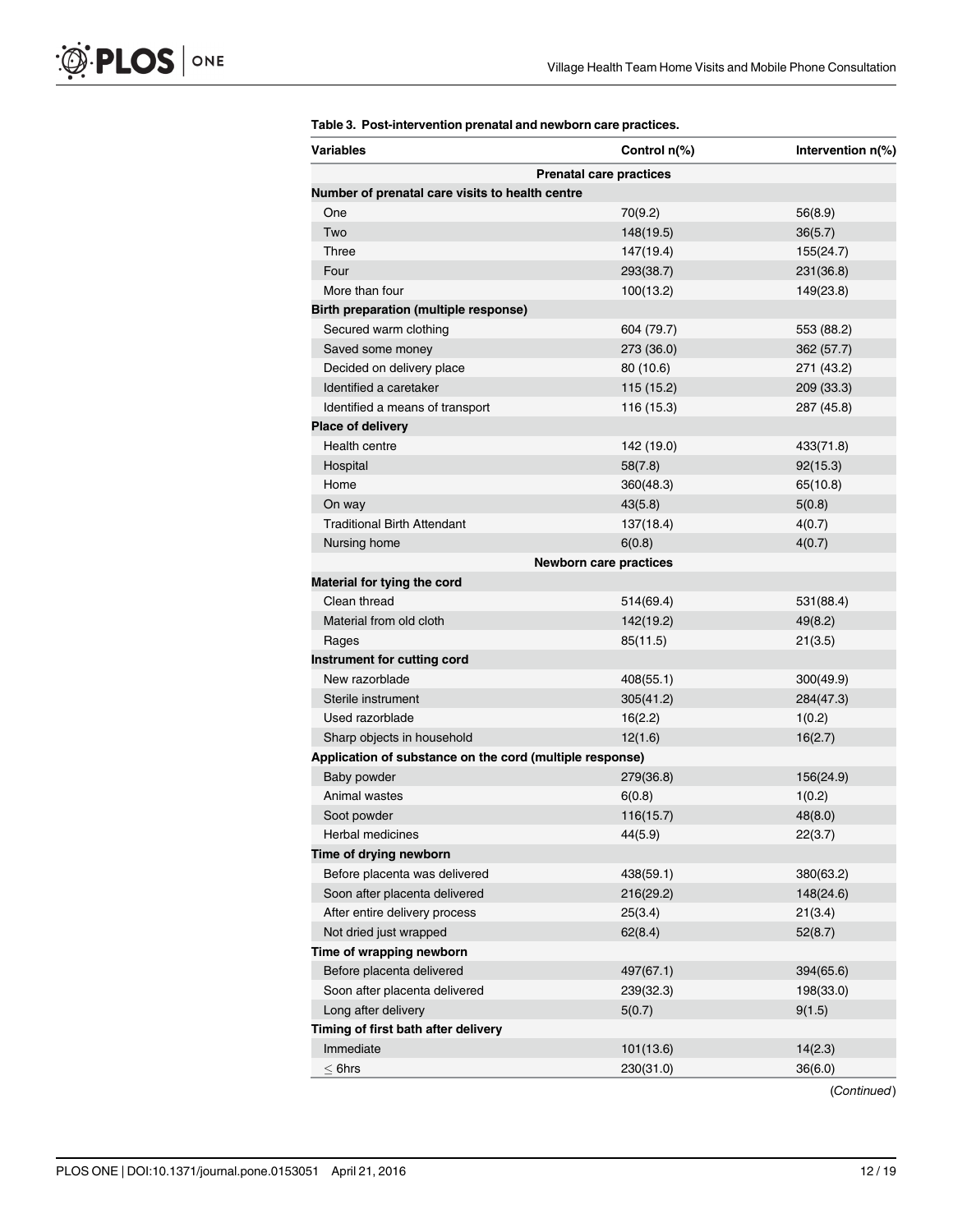| <b>Variables</b>                      | Control n(%) | Intervention n(%) |
|---------------------------------------|--------------|-------------------|
| $7-23$ hrs                            | 252(34.0)    | 77(12.8)          |
| Second day                            | 132(17.8)    | 189(31.5)         |
| Third day                             | 20(2.7)      | 206(34.3)         |
| After third day                       | 6(0.8)       | 79(13.1)          |
| Timing of initiation of breastfeeding |              |                   |
| Within 1 hrs.                         | 347(46.8)    | 331(55.1)         |
| $1-6$ hrs.                            | 234(31.6)    | 152(25.3)         |
| 7-23hrs.                              | 100(13.5)    | 73(12.2)          |
| $>24$ hrs.                            | 60(8.1)      | 45(7.5)           |
| Offer of Pre-lacteal feeds            |              |                   |
| Water only                            | 20(2.6)      | 24(3.8)           |
| Water $+$ sugar                       | 46(6.1)      | 40(6.4)           |
| Water $+$ glucose                     | 98(12.9)     | 75(12.0)          |
| Water $+$ tea                         | 21(2.8)      | 13(2.1)           |
| <b>Newborn vaccination status</b>     |              |                   |
| Polio <sub>0</sub>                    | 376(51.1)    | 389(65.5)         |
| <b>BCG</b>                            | 711(96.6)    | 565(96.1)         |
| <b>Newborn illness</b>                |              |                   |
| Yes                                   | 192(25.9)    | 156(26.3)         |
| Time for care seeking                 |              |                   |
| Within 1hr.                           | 16(8.3)      | 31(19.9)          |
| Within2-6hrs                          | 34(17.7)     | 50(32.1)          |
| Within 7-24 hrs.                      | 70(36.5)     | 54(34.6)          |
| >24hrs later                          | 72(37.5)     | 21(13.5)          |

Table 3. (Continued)

doi:10.1371/journal.pone.0153051.t003

outcomes showed odds ratios greater than one but these relationships were not statistically significant. [\(Table 4\)](#page-13-0).

#### **Discussion**

Although pre-intervention characteristics among the control and intervention arms of the study were comparable, there were significant differences regarding number of pregnancies, number of antenatal care visits and level of HCs. Our study achieved 64% of home visits conducted by VHTs among women allocated to intervention arm while mobile phone consultations were mostly made for labour related conditions and newborn illnesses. There were statistically significant associations between the intervention and care-seeking for health facility delivery and newborn illnesses; thermal and hygienic cord care practices for the newborn. However, there was no statistically significant relationship between the intervention and some prenatal or newborn outcomes such as antenatal care consultations, birth preparation and initiation of breastfeeding within six hours after birth.

Although allocation of HCs was random, the control and intervention arms received uneven proportions of HCs II & III. The control arm had four HCs of level II and four HCs of level III. The intervention arm had two HCs of level II and six HCs of level III. Therefore, pre-intervention differences between control and intervention arms can be explained by variation in the distribution of HC levels in each arm. Data from Health Management Information Systems shows that HCs of level II tend to receive more outpatients including antenatal care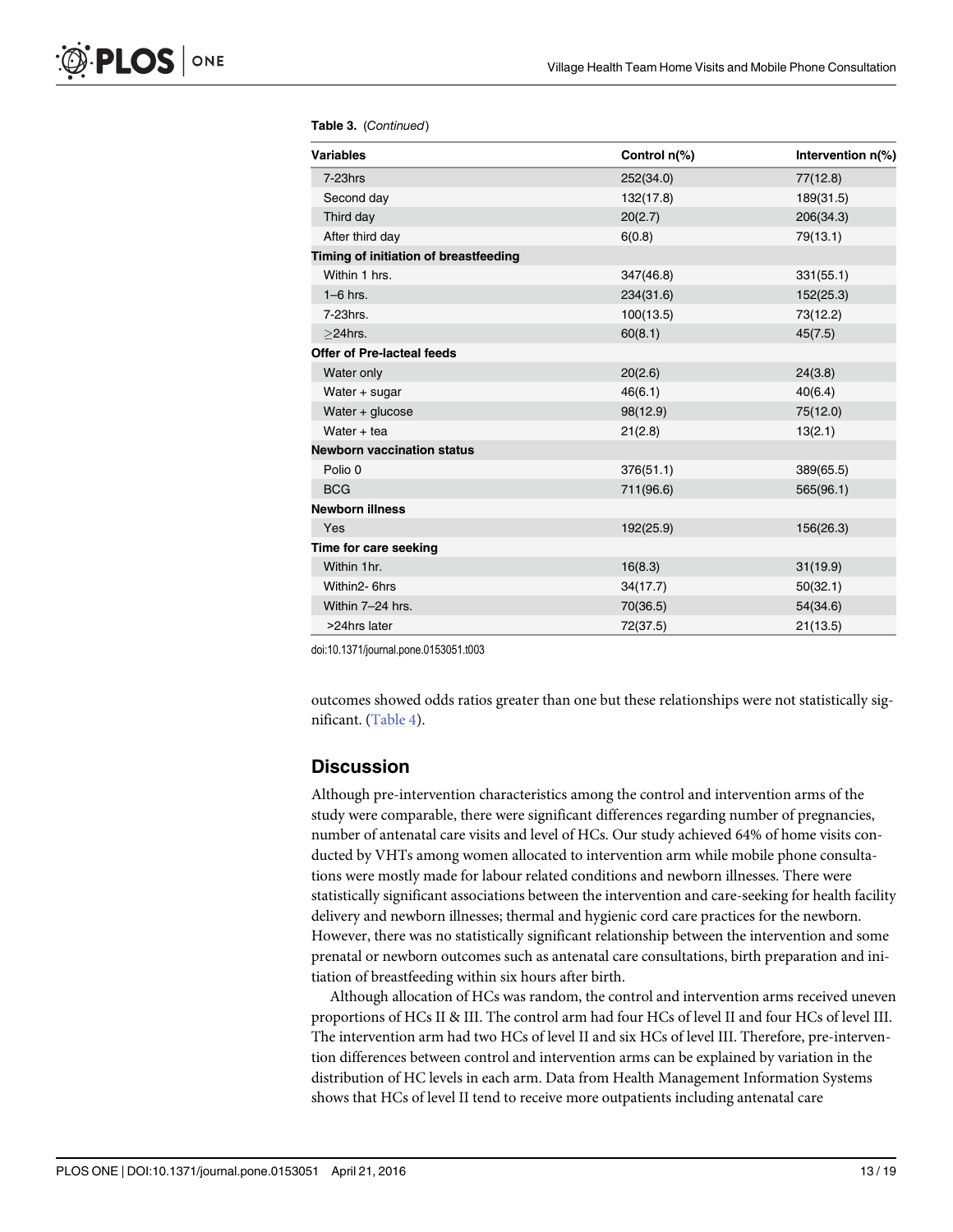| $\sim$ $\sim$ $\sim$ $\sim$ $\sim$ |                                                                                           |              |                      |         | <u>Village Fleatul Team Florile Visits and Mobile Flibrie Consultation</u> |         |  |
|------------------------------------|-------------------------------------------------------------------------------------------|--------------|----------------------|---------|----------------------------------------------------------------------------|---------|--|
|                                    | Table 4. Prenatal and newborn outcome differences between control and intervention women. |              |                      |         |                                                                            |         |  |
| <b>Indicator</b>                   | <b>Control</b>                                                                            | intervention | uOR(95%CI)           | p-value | aOR(95%CI)                                                                 | p-value |  |
| <b>ANC visits</b>                  |                                                                                           |              |                      |         |                                                                            |         |  |
| $0 - 2$                            | 218(28.8)                                                                                 | 92(14.7)     |                      |         |                                                                            |         |  |
| 3/more                             | 540 (71.2)                                                                                | 535 (85.3)   | $1.57(0.55 - 4.50)$  | 0.40    | $1.82(0.65 - 5.09)$                                                        | 0.26    |  |
| <b>Birth preparation</b>           |                                                                                           |              |                      |         |                                                                            |         |  |
| Inadequate                         | 600(79.2)                                                                                 | 302(48.2)    |                      |         |                                                                            |         |  |
| Adequate                           | 158(20.8)                                                                                 | 325(51.8)    | $2.58(1.00 - 6.65)$  | 0.05    | $2.59(0.81 - 8.30)$                                                        | 0.11    |  |
| Delivery place                     |                                                                                           |              |                      |         |                                                                            |         |  |
| Home/TBA                           | 540 (72.4)                                                                                | 74 (12.3)    |                      |         |                                                                            |         |  |
| <b>Health facility</b>             | 206 (27.6)                                                                                | 529 (87.7)   | 18.21(6.02-55.03)    | < 0.001 | 17.94(6.26-51.37)                                                          | < 0.001 |  |
| <b>Cord care</b>                   |                                                                                           |              |                      |         |                                                                            |         |  |
| Unclean                            | 530 (71.5)                                                                                | 246 (40.9)   |                      |         |                                                                            |         |  |
| Clean                              | 211(28.5)                                                                                 | 355(59.1)    | $3.0(1.79 - 5.13)$   | < 0.001 | $3.05(1.81 - 5.12)$                                                        | < 0.001 |  |
| <b>Thermal care</b>                |                                                                                           |              |                      |         |                                                                            |         |  |
| Inadequate                         | 608 (82.1)                                                                                | 185 (30.8)   |                      |         |                                                                            |         |  |
| Adequate                           | 133 (17.9)                                                                                | 416 (69.2)   | $8.10(2.49 - 26.30)$ | < 0.001 | 7.58(2.52-22.82)                                                           | < 0.001 |  |
| Breastfeeding & pre-lacteal feeds  |                                                                                           |              |                      |         |                                                                            |         |  |
| Inappropriate                      | 255(34.4)                                                                                 | 196(32.6)    |                      |         |                                                                            |         |  |
| Appropriate                        | 486(65.6)                                                                                 | 405(67.4)    | $1.42(0.79 - 2.57)$  | 0.24    | $1.26(0.70 - 2.29)$                                                        | 0.44    |  |
| <b>Newborn vaccination status</b>  |                                                                                           |              |                      |         |                                                                            |         |  |
| Incomplete                         | 367(49.9)                                                                                 | 215(36.6)    |                      |         |                                                                            |         |  |
| Complete                           | 369(50.1)                                                                                 | 373(63.4)    | $2.16(0.92 - 5.08)$  | 0.08    | $1.79(0.89 - 3.62)$                                                        | 0.89    |  |
| Newborn care seeking               |                                                                                           |              |                      |         |                                                                            |         |  |
| Untimely                           | 72(37.5)                                                                                  | 21(13.5)     |                      |         |                                                                            |         |  |

Timely 120(62.5) 135(86.5) 4.27(1.41–12.96) 0.01 4.93(1.59–15.31) 0.006

doi:10.1371/journal.pone.0153051.t004

<span id="page-13-0"></span> $\hat{m}$ . DI  $\bigcap_{\text{ONE}}$ 

consultations compared to HCs of level III. The difference in utilisation between HCs of level II and III explains why there were significantly more women recruited in HCs of level II among the control group compared to HCs of level II in the intervention group. The same argument can be extended to explain significant difference in antenatal care attendance in control arm compared to the intervention arm. These differences could have affected our results. However, random allocation, no decline to participate in the study and inclusion of covariates with significant pre-intervention differences during the analysis this potential limitation could have been mitigated.

Like the UNEST study conducted in eastern Uganda, our study achieved over 50% home visits by VHTs within the prenatal and immediate postnatal period  $[12]$  $[12]$  $[12]$ . Our aim was to ensure each mother in the intervention arm was visited at least once, but this was not possible to attain because of large geographical areas in some cases and low incentives for VHTs to travel long distances. Other problems such as interruptions in mobile phone networks and absence from duty stations were highlighted previously [\[20](#page-17-0)]. Most common phone calls were made for labour-related conditions and newborn illness such as fever, cough, pneumonia and convulsions. Frequent phone calls for these maternal and newborn conditions explains the significant differences in care-seeking for delivery care and newborn illness among intervention women compared to control women. Statistically significant relationship between the intervention and care-seeking for delivery and newborn illness is corroborated with qualitative findings from the same intervention reported elsewhere [\[20\]](#page-17-0). Timely care-seeking was possible in part because VHTs made prior phone calls to professional health workers to alert them of a referral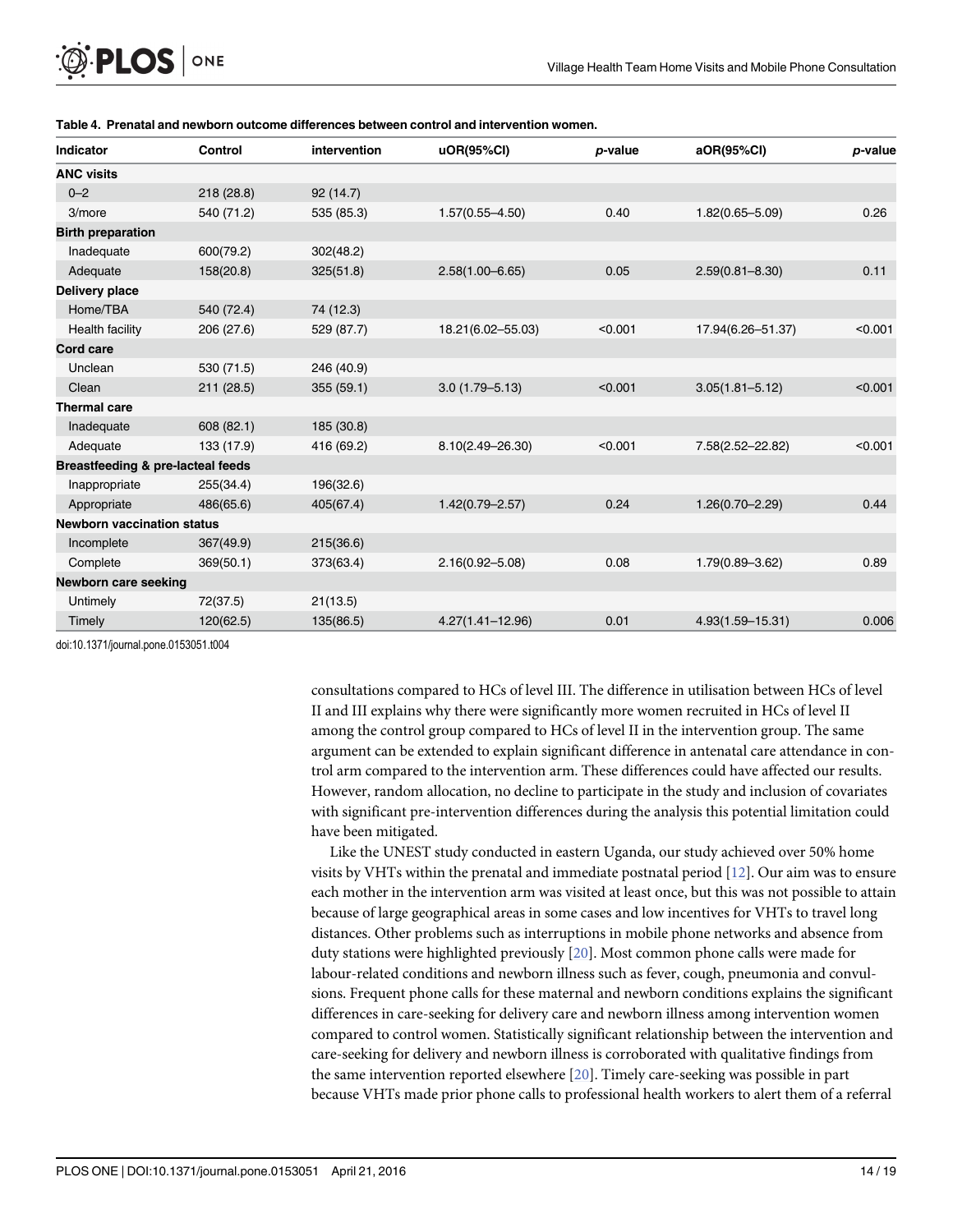<span id="page-14-0"></span>[\[20](#page-17-0)]. In the qualitative evaluation of this intervention [[20](#page-17-0)], VHT social status was improved and the referrals that they made were better accepted because the people that they referred to the HCs received prompt care meaning that their trips were not in vain. The improved status of VHTs coupled with prompt care provided to the women helps to improve community confidence in the health system therefore promoting higher utilisation of maternal and newborn care services.

Studies conducted elsewhere in Uganda demonstrated that VHTs successfully implemented a programme for identification and referral of sick newborns [[15](#page-17-0),[31](#page-18-0)]. Also, in Ghana the Newhints study that deployed CHWs to provide health education through home visits showed that the largest change recorded was for care-seeking during ill-health [\[13\]](#page-17-0). Care seeking in case of pregnancy and labour is a positive contribution of this intervention because skilled attendant at birth is a proven intervention for improving maternal and newborn survival since most pregnancy complications are known to occur during the perinatal period [[1](#page-16-0),[2](#page-16-0)]. Similarly, early care-seeking for newborn illness is an important finding because disease progression in newborn babies is rapid. Prompt recognition of newborn illness, early referral and timely careseeking is likely to avert unnecessary mortality. However, over one in ten of women in the intervention arm still sought for care after 24 hours in case of newborn illness. Delayed careseeking is likely to jeopardise newborn benefits derived from this study. Future interventions should seek to ensure that the proportion of timely care-seeking especially for newborn illness is elevated through community surveillance system for newborn illness [[31](#page-18-0)].

This study demonstrated that home visits combined with mobile phone consultation with professional health workers encourages women to provide better thermal care and practice hygienic cord care for their newborn babies. These changes in thermal and cord care were important achievements because during the formative stages most women bathed their newborn babies soon after delivery and they applied potentially infectious substances on the cord [\[16,19\]](#page-17-0). Exposures to coldness and unhygienic handling of the cord are some of the predisposing factors to newborn morbidity and mortality. Improved newborn care practices are likely to improve newborn survival in Masindi and Kiryandongo. It is also likely that appropriate cord care could be mediated through health facility delivery as earlier shown in the formative study [\[19](#page-17-0)]. Also in this study women in the intervention arm were significantly more likely to report health facility delivery further reinforcing the need for promoting health facility delivery.

Although the practice of drying and wrapping of the newborn were comparable among women in both arms of the study, nearly 80% women in the control group had already bathed their newborn within 24 hours. Therefore, early bathing of the newborn is an important driver for inappropriate thermal care for newborns in Masindi and Kiryandongo districts. Future interventions aiming to promote better thermal care should emphasis delayed bathing as a key strategy for behaviour change.

Our study did not record significant differences in birth preparation, exclusive breastfeeding or newborn vaccination although emphasis was laid on all these care practices during home visits. The criterion to assess birth preparation was based on a mother having prepared at least three out of the five possible options. This measure could have been too stringent unlike in a study conducted in India where constituent elements of birth preparation were assessed independently [\[32\]](#page-18-0). Indeed, we assessed separately discrete components for birth preparation and found significant differences (results not shown). The offer of pre-lacteal feeds for newborn babies was a deterrent factor for proper implementation of breastfeeding practices. Commonly, women and their families give pre-lacteal feeds based on the assumption that the newborn might be hungry when there is no breast milk coming  $[16,19]$  $[16,19]$  $[16,19]$  $[16,19]$  $[16,19]$ . The phenomenon of offering pre-lacteal feeds merits further investigations in order to device targeted interventions to mitigate it. Regarding newborn vaccination status, we did not demonstrate significant differences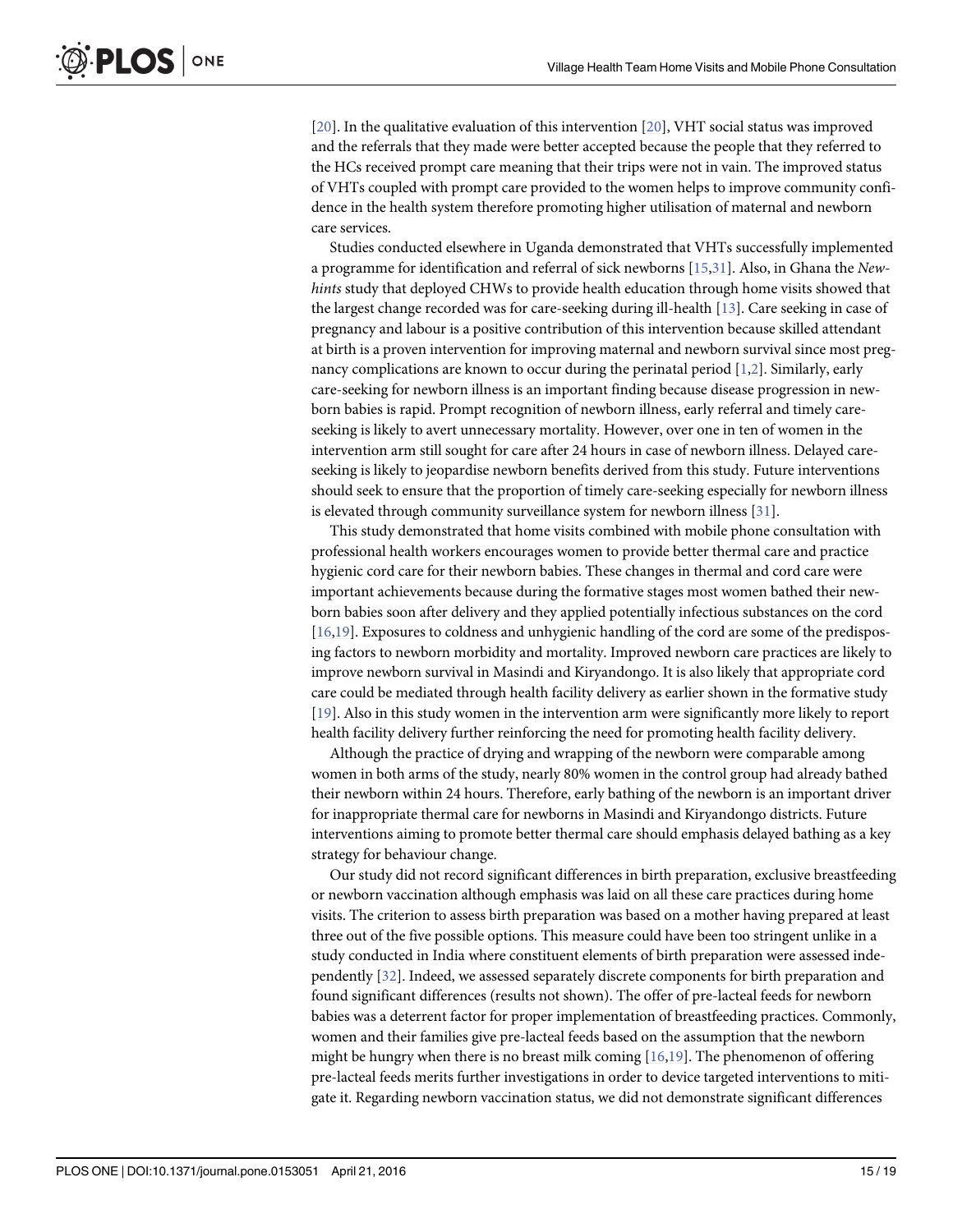<span id="page-15-0"></span>partly because vaccination status during the formative stages was high [\[19\]](#page-17-0). Therefore, to show small changes in differences between intervention and control arms would require a larger sample size.

WHO recommends five home visits (three prenatal and 2 postnatal). We implemented three visits only (two prenatal and one postnatal). Five home visits, if implemented in a study, may be more effective in raising the rates of women achieving appropriate outcomes. As earlier mentioned [[20](#page-17-0)], attrition among health workers, resulting from further training, workshops conducted in the district headquarters and transfer of health workers coupled with annual and maternity leaves were important bottlenecks. Absence from duty stations affected coordination between VHTs and professional health workers therefore interrupting the permanence and continuity of services for maternal and newborn care. Permanence and continuity of services are important quality measures for general health care including maternal and newborn care [\[33](#page-18-0)].

Our study warrants merit because it goes beyond the short messages services (*sms*-based) method of providing educational messages that have been tried in other parts of sub-Saharan Africa [\[34\]](#page-18-0). Sms-based approaches for sending educational messages have some limitations: First, few women, especially in rural settings, own mobile phones. Second, in our study context, ethnic diversity is high and so are levels of illiteracy that would make sms-based interventions logistically a daunting challenge. We overcame these potential problems by providing mobile phones to an intermediary group, the VHTs and professional health workers who were based at the HCs. Interaction between VHTs and pregnant women with the possibility of consulting a professional health worker extends the hopes of applying voice mobile phone consultations for improving maternal and newborn health in sub-Saharan Africa. Moreover, the direct cost of making phone calls was about five thousand Uganda shillings per phone per month (equivalent of \$2.5 in 2013) is likely to become cheaper, in the long-term, given the declining global costs of acquiring and using mobile phones.

The intervention was a pragmatic community-based randomised trial in which routine health system structures were not manipulated for the intervention to take place [[24](#page-17-0)] implying that findings from this study can be replicated in similar settings.

Unlike a trial study conducted in India [[32](#page-18-0)], our study recorded relatively high loss to follow-up of about 15% vs. 4% in India. However, like in Bangladesh [[35,36\]](#page-18-0) the loss to follow-up was comparable with our study 10% and 11% for control and intervention arms respectively. We identified one important reason for loss to follow-up in our study. Half of the population in Masindi and Kiryandongo is comprised of internal migrants and pastoralists. Internal migrants come to work in sugarcane plantations and sugar factory and some are not permanently settled in Masindi and Kiryandongo. Pastoralists tend to move from place to place in search for pasture and water.

Participants providing socially accepted responses could have been a potential bias contributing to differences between control and intervention arms. However, we think that socially accepted answers were minimal because during the qualitative study to evaluate the intervention VHTs and women expressed high level of enthusiasm and willingness to practice recommended maternal and newborn care practices [\[20](#page-17-0)]. Data were collected from a few days to six months after delivery. It is possible that women could have forgotten some of the practices such as birth preparation and breastfeeding habits. But, we considered that pregnancy, childbirth and care for the newborn is such a memorable experience that women are likely to recall most of the events that took place around this time.

Selection bias was possible in our study because, recruitment of pregnant women into the study was done consecutively with a cut-off point of 28 weeks of gestation. However, formative study had shown that nearly all pregnant women make at least one ANC visit during their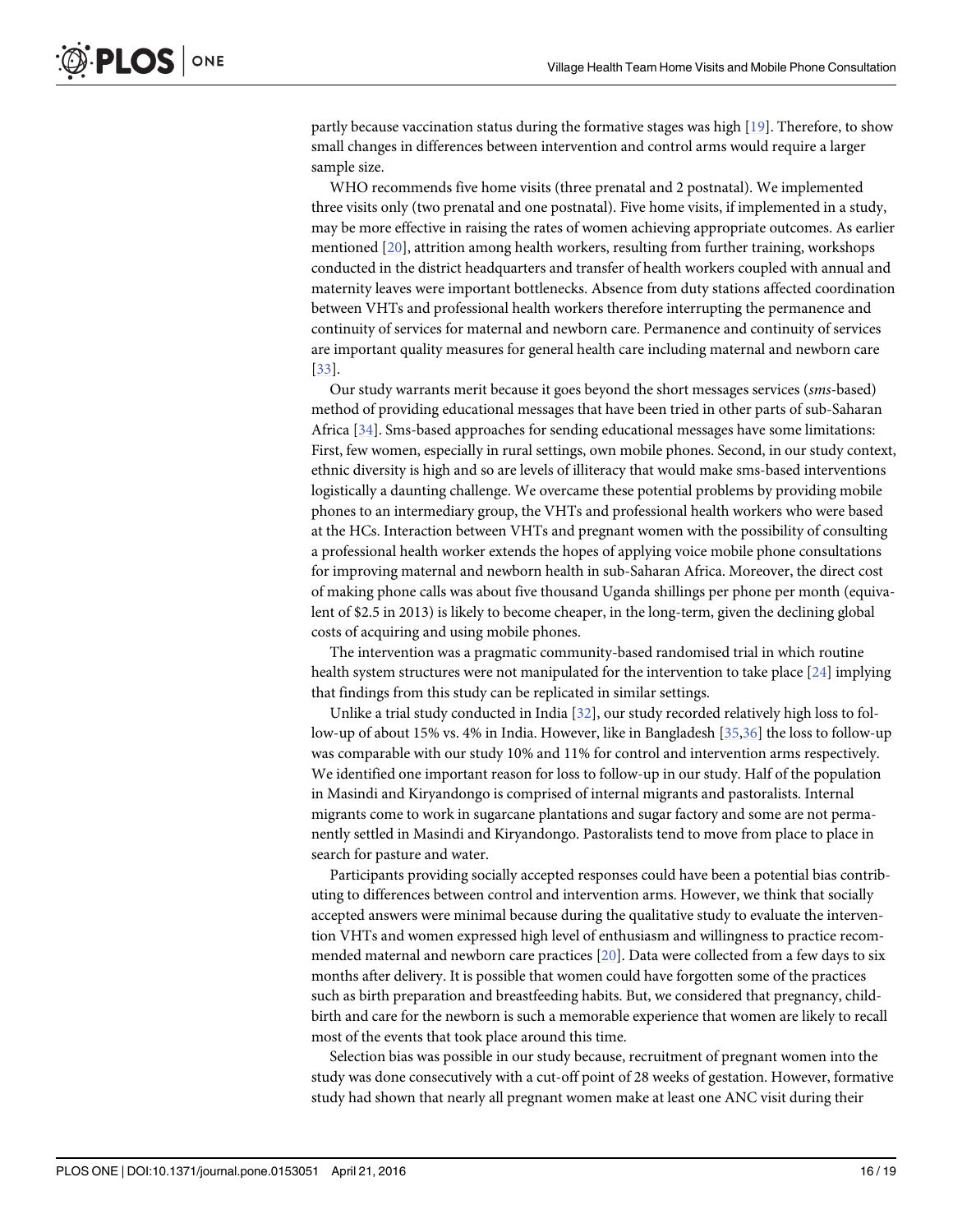<span id="page-16-0"></span>pregnancy therefore giving a chance for all women to be recruited. Nevertheless, the cut-off point of 28 weeks meant that only women who were seeking care earlier could be recruited. However, the cut-off point was justified in this study because sufficient time was needed to make the number of home visits and allow time for the intervention to take effect.

We feared for contamination during the initial stages of randomisation. However, after randomisation we realised that the nearest HCs between control and intervention arms were 10– 20 kilometres apart therefore mitigating the problems of contamination.

## Conclusion

VHTs can have an effect in promoting proper cord and thermal care for the newborn and improve timely care-seeking for health facility delivery and newborn illness through home visits, because they could answer questions and refer patients correctly. However, VHTs should have some degree of credibility [[20](#page-17-0)] and should be supported by professional health workers through the use of mobile phones. Community problems such as offering pre-lacteal feeds and early bathing of the newborn should be investigated further and appropriate solutions identified.

## Supporting Information

[S1 File.](http://www.plosone.org/article/fetchSingleRepresentation.action?uri=info:doi/10.1371/journal.pone.0153051.s001) Operating procedures for Health Workers. (DOCX)

[S2 File.](http://www.plosone.org/article/fetchSingleRepresentation.action?uri=info:doi/10.1371/journal.pone.0153051.s002) Dataset underlying the study. (DTA)

[S3 File.](http://www.plosone.org/article/fetchSingleRepresentation.action?uri=info:doi/10.1371/journal.pone.0153051.s003) Trial Protocols. (DOCX)

[S4 File.](http://www.plosone.org/article/fetchSingleRepresentation.action?uri=info:doi/10.1371/journal.pone.0153051.s004) Consort Checklist. (DOCX)

## Author Contributions

Conceived and designed the experiments: RMA CGO BC PK. Performed the experiments: RMA CGO BC PK. Analyzed the data: RMA VB PK. Contributed reagents/materials/analysis tools: RMA VB PK. Wrote the paper: RMA CGO VB BC PK. Provided oversight for the study as supervisors for the doctoral studies: CGO BC PK.

## References

- [1.](#page-1-0) WHO ICM (2014) Trends in Maternal Mortality: 1990 to 2013', estimates. WHO, UNICEF, UNFPA, the World Bank and the United Nations Population Division, Geneva, 2014.
- [2.](#page-1-0) UNICEF (2014) Committing to Child Survival: A Promise Renewed. United Nations Children's Fund (UNICEF), September 2014 3 United Nations Plaza, New York, NY.
- [3.](#page-1-0) UDHS and ICF (2012) Uganda Demographic and Health Survey 2011. Uganda Bureau of Statistics Kampala, Uganda MEASURE DHS ICF International Calverton, Maryland, USA.
- [4.](#page-1-0) Vishwajeet K, Aarti K, Darmstadt G L (2010) Behavior Change for Newborn Survival in Resource-Poor Community Settings: Bridging the Gap Between Evidence and Impact. Seminars in perinatology 34: 446–461. doi: [10.1053/j.semperi.2010.09.006](http://dx.doi.org/10.1053/j.semperi.2010.09.006) PMID: [21094419](http://www.ncbi.nlm.nih.gov/pubmed/21094419)
- [5.](#page-1-0) Jones G S R, Black RE, Bhutta ZA, M SS., Bellagio CSSG (2003) How Many Child Deaths Can We Prevent This Year? Lancet 362: 65–71. PMID: [12853204](http://www.ncbi.nlm.nih.gov/pubmed/12853204)
- [6.](#page-1-0) Ronsmans C, Wendy J G (2006) Maternal Mortality: who, where, where and why. Lancet 368: 1189– 1200. PMID: [17011946](http://www.ncbi.nlm.nih.gov/pubmed/17011946)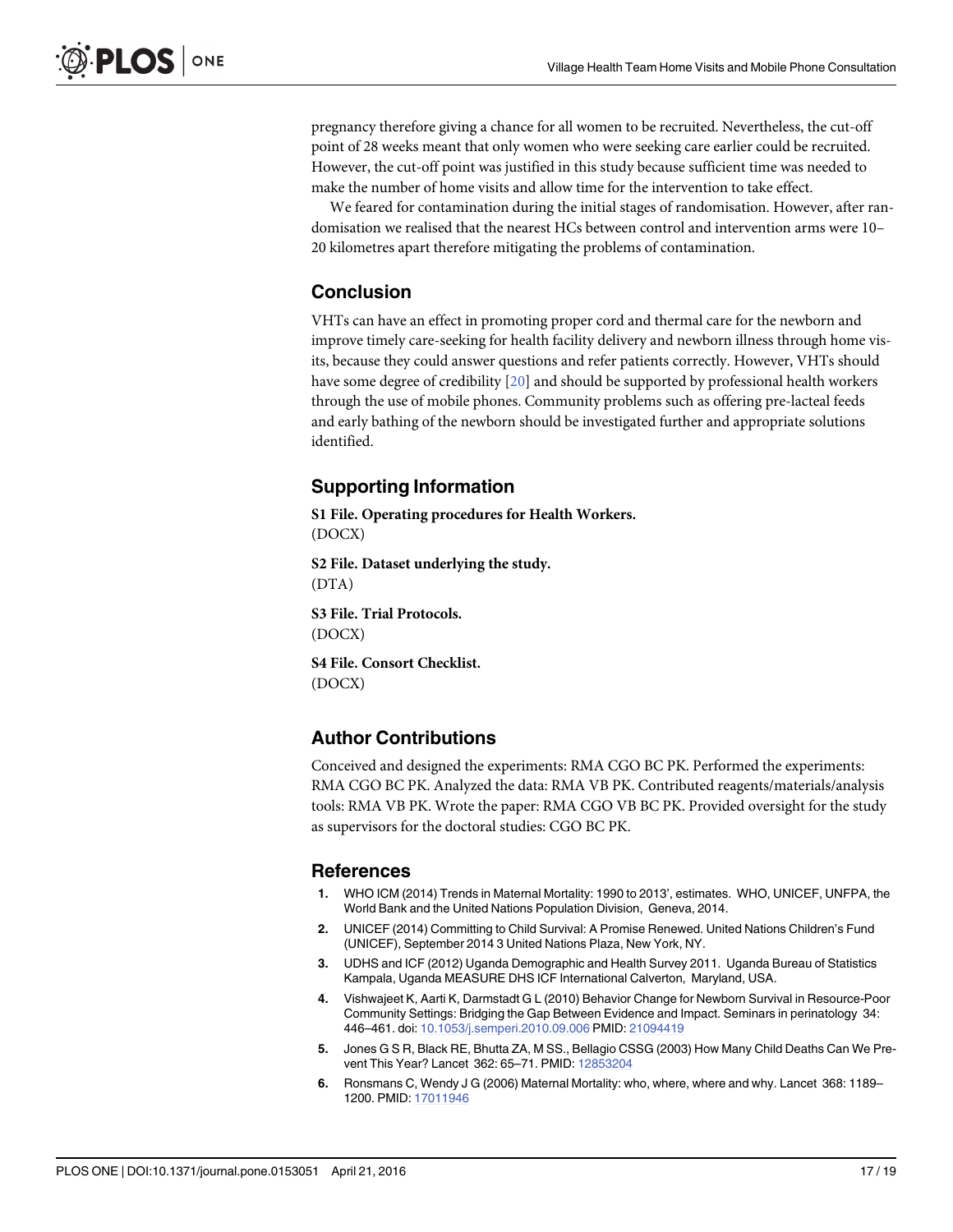- <span id="page-17-0"></span>[7.](#page-1-0) UNICEF (2009) The state of the World's children 2009. available on: [http://wwwuniceforg/sowc09/](http://wwwuniceforg/sowc09/docs/SOWC09-FullReport-ENpdf) [docs/SOWC09-FullReport-ENpdf](http://wwwuniceforg/sowc09/docs/SOWC09-FullReport-ENpdf) Accessed 07-05-2011.
- [8.](#page-1-0) Lawn J E, Pyande M, S. C (2006) Africa's newborns-counting them and making them count.
- [9.](#page-1-0) WHO/UNICEF (2009) Home visits for newborn child: a strategy to improve survival. WHO/UNICEF Joint Statement World Health Organisation, Geneva
- [10.](#page-1-0) Gogia S, Sachdev HS (2010) Home visits by community health workers to prevent neonatal deaths in developing countries: a systematic review. Bull World Health Organ 88: 658–666b. doi: [10.2471/BLT.](http://dx.doi.org/10.2471/BLT.09.069369) [09.069369](http://dx.doi.org/10.2471/BLT.09.069369) PMID: [20865070](http://www.ncbi.nlm.nih.gov/pubmed/20865070)
- [11.](#page-1-0) Owais A, Hanif B, Siddiqui AR, Agha A, Zaidi AK (2011) Does improving maternal knowledge of vaccines impact infant immunization rates? A community-based randomized-controlled trial in Karachi, Pakistan. BMC Public Health 11: 239. doi: [10.1186/1471-2458-11-239](http://dx.doi.org/10.1186/1471-2458-11-239) PMID: [21496343](http://www.ncbi.nlm.nih.gov/pubmed/21496343)
- [12.](#page-1-0) Waiswa P, Pariyo G, Kallander K, Akuze J, Namazzi G, et al. (2015) Effect of the Uganda Newborn Study on care-seeking and care practices: a cluster-randomised controlled trial. Glob Health Action 8: 24584. doi: [10.3402/gha.v8.24584](http://dx.doi.org/10.3402/gha.v8.24584) PMID: [25843498](http://www.ncbi.nlm.nih.gov/pubmed/25843498)
- [13.](#page-14-0) Kirkwood BR, Manu A, ten Asbroek AH, Soremekun S, Weobong B, et al. (2013) Effect of the Newhints home-visits intervention on neonatal mortality rate and care practices in Ghana: a cluster randomised controlled trial. Lancet 381: 2184–2192. doi: [10.1016/S0140-6736\(13\)60095-1](http://dx.doi.org/10.1016/S0140-6736(13)60095-1) PMID: [23578528](http://www.ncbi.nlm.nih.gov/pubmed/23578528)
- [14.](#page-1-0) Tomlinson M, Doherty T, Ijumba P, Jackson D, Lawn J, et al. (2014) Goodstart: a cluster randomised effectiveness trial of an integrated, community-based package for maternal and newborn care, with prevention of mother-to-child transmission of HIV in a South African township. Trop Med Int Health 19: 256–266. doi: [10.1111/tmi.12257](http://dx.doi.org/10.1111/tmi.12257) PMID: [24433230](http://www.ncbi.nlm.nih.gov/pubmed/24433230)
- [15.](#page-1-0) Lawn JE, Kerber K, Sankoh O, Claeson M (2015) Uganda Newborn Study (UNEST): learning from a decade of research in Uganda to accelerate change for newborns especially in Africa. Glob Health Action 8: 27363. doi: [10.3402/gha.v8.27363](http://dx.doi.org/10.3402/gha.v8.27363) PMID: [25843500](http://www.ncbi.nlm.nih.gov/pubmed/25843500)
- [16.](#page-1-0) Ayiasi MR, Van Royen K, Verstraeten R, Atuyambe L, Criel B, et al. (2013) Exploring the focus of prenatal information offered to pregnant mothers regarding newborn care in rural Uganda. BMC Pregnancy Childbirth 13: 176. doi: [10.1186/1471-2393-13-176](http://dx.doi.org/10.1186/1471-2393-13-176) PMID: [24041135](http://www.ncbi.nlm.nih.gov/pubmed/24041135)
- [17.](#page-1-0) Waiswa P, Peterson S, Tomson G, Pariyo GW (2010) Poor newborn care practices—a population based survey in eastern Uganda. BMC Pregnancy Childbirth 10: 9. doi: [10.1186/1471-2393-10-9](http://dx.doi.org/10.1186/1471-2393-10-9) PMID: [20178626](http://www.ncbi.nlm.nih.gov/pubmed/20178626)
- [18.](#page-2-0) Uganda Bureau of Statistics (2014) 2014 Statistical Abstract.
- [19.](#page-2-0) Mangwi Ayiasi R, Kasasa S, Criel B, Garimoi Orach C, Kolsteren P (2014) Is antenatal care preparing mothers to care for their newborns? A community-based cross-sectional study among lactating women in Masindi, Uganda. BMC Pregnancy Childbirth 14: 114. doi: [10.1186/1471-2393-14-114](http://dx.doi.org/10.1186/1471-2393-14-114) PMID: [24667001](http://www.ncbi.nlm.nih.gov/pubmed/24667001)
- [20.](#page-2-0) Mangwi Ayiasi R, Atuyambe LM, Kiguli J, Orach CG, Kolsteren P, et al. (2015) Use of mobile phone consultations during home visits by Community Health Workers for maternal and newborn care: community experiences from Masindi and Kiryandongo districts, Uganda. BMC Public Health 15: 560. doi: [10.1186/s12889-015-1939-3](http://dx.doi.org/10.1186/s12889-015-1939-3) PMID: [26084369](http://www.ncbi.nlm.nih.gov/pubmed/26084369)
- [21.](#page-2-0) Ministry of Health (2010) VHT-Village Health Team, Strategy and Operational Guidelines Health Education and Promotion Division.
- [22.](#page-2-0) UDHS (2006) Uganda Demographic and Health Survey. Uganda Bureau of Statistics, Kampala Uganda Government of Uganda.
- [23.](#page-2-0) Thorpe KE, Zwarenstein M, Oxman AD, Treweek S, Furberg CD, et al. (2009) A pragmatic-explanatory continuum indicator summary (PRECIS): a tool to help trial designers. CMAJ 180: E47-57. doi: [10.](http://dx.doi.org/10.1503/cmaj.090523) [1503/cmaj.090523](http://dx.doi.org/10.1503/cmaj.090523) PMID: [19372436](http://www.ncbi.nlm.nih.gov/pubmed/19372436)
- [24.](#page-15-0) Treweek S, Zwarenstein M (2009) Making trials matter: pragmatic and explanatory trials and the problem of applicability. Trials 10: 37. doi: [10.1186/1745-6215-10-37](http://dx.doi.org/10.1186/1745-6215-10-37) PMID: [19493350](http://www.ncbi.nlm.nih.gov/pubmed/19493350)
- [25.](#page-2-0) Zwarenstein M, Treweek S, Gagnier JJ, Altman DG, Tunis S, et al. (2008) Improving the reporting of pragmatic trials: an extension of the CONSORT statement. BMJ 337: a2390. doi: [10.1136/bmj.a2390](http://dx.doi.org/10.1136/bmj.a2390) PMID: [19001484](http://www.ncbi.nlm.nih.gov/pubmed/19001484)
- [26.](#page-3-0) Hayes RJ, Bennett S (1999) Simple sample size calculation for cluster-randomized trials. Int J Epidemiol 28: 319–326. PMID: [10342698](http://www.ncbi.nlm.nih.gov/pubmed/10342698)
- [27.](#page-3-0) DHO (2010) Masindi district annual plan and budget.
- [28.](#page-4-0) Government of Uganda (2010) VHT-Village Health Team A handbool to improve health in communities. MInistry of Health, Uganda.